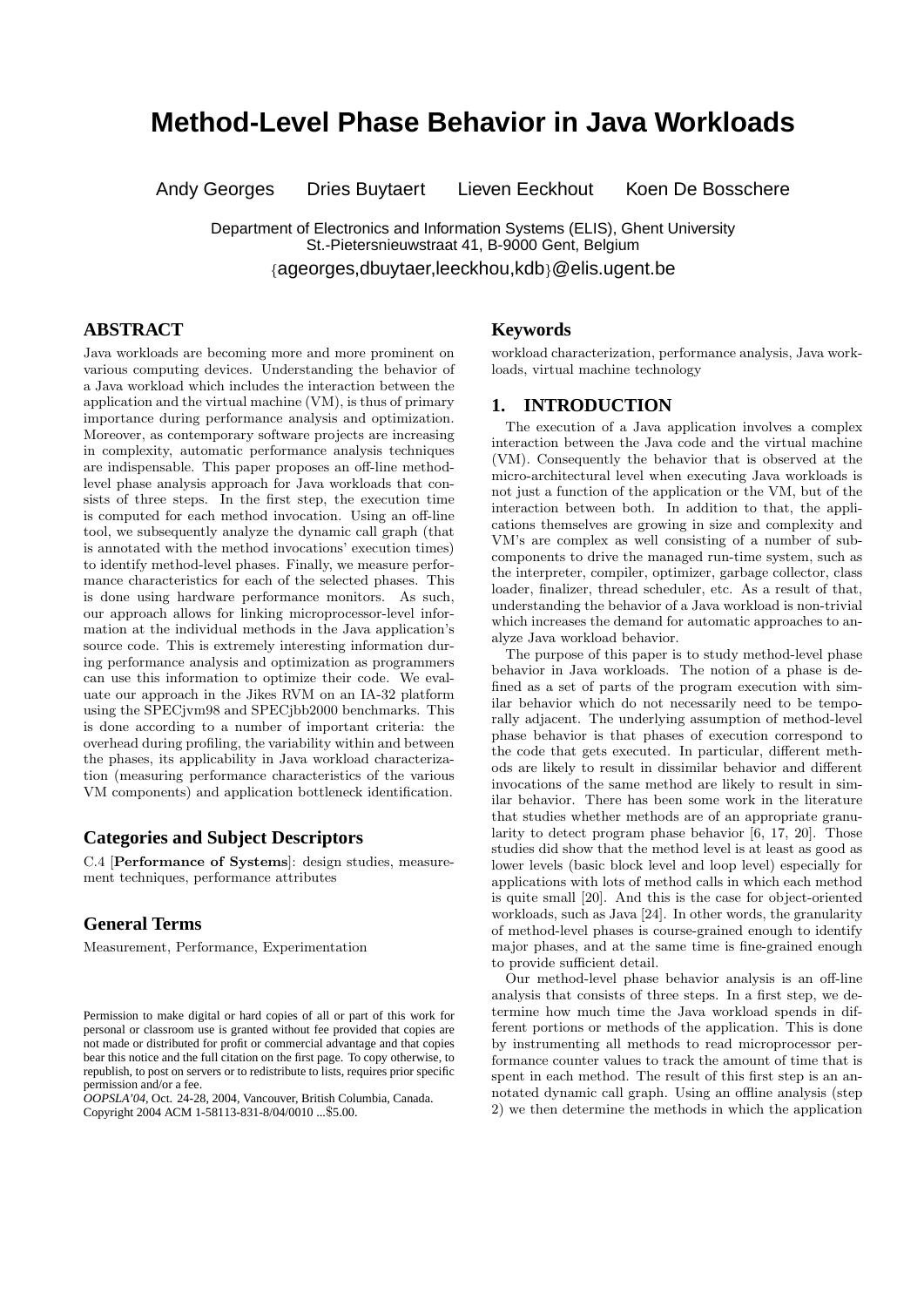| component               | subcomponent         | description                                                  |
|-------------------------|----------------------|--------------------------------------------------------------|
| memory hierarchy        | $L1$ I-cache         | 64KB two-way set-associative, 64-byte lines, LRU replacement |
|                         |                      | with next line prefetching                                   |
|                         | L1 D-cache           | 64KB two-way set-associative, 8 banks with 8-byte lines, LRU |
|                         |                      | write-allocate, write-back, two access ports 64 bits each    |
|                         | $L2$ cache           | 256KB 16-way set-associative, unified, on-chip, exclusive    |
|                         | L1 I-TLB             | 24 entries, fully associative                                |
|                         | $L2$ I-TLB           | 256 entries, four-way set-associative                        |
|                         | L1 D-TLB             | 32 entries, fully associative                                |
|                         | L <sub>2</sub> D-TLB | 256 entries, four-way set-associative                        |
| branch prediction       | <b>BTB</b>           | branch target buffer, two-way set-associative, 2048 entries  |
|                         | <b>RAS</b>           | return address stack, 12 entries                             |
|                         | $taken/not-taken$    | gshare 2048-entry branch predictor with 2-bit counters       |
| system design           | bus                  | 266MHz, 2.1GiB per second                                    |
| pipeline stages         | integer              | 10 cycles                                                    |
|                         | floating-point       | 15 cycles                                                    |
| integer pipeline        | $pi$ pipeline $1$    | integer execution unit and address generation unit           |
|                         |                      | also allows integer multiply                                 |
|                         | pipeline 2           | integer execution unit and address generation unit           |
|                         | pipeline 3           | idem                                                         |
| floating-point pipeline | pipeline 1           | 3DNow! add, MMX ALU/shifter and floating-point add           |
|                         | pipeline 2           | 3DNow!/MMX multiply/reciprocate, MMX ALU and                 |
|                         |                      | floating-point multiply/divide/square root                   |
|                         | pipeline 3           | floating-point constant loads and stores                     |

Table 1: The AMD Athlon XP microprocessor summary.

spends a significant portion of its total execution time with the additional constraint that one invocation of the method takes a significant portion of the total execution time as well. This is to avoid selecting methods that are too small. During a second run of the application (step 3), these selected methods are instrumented and performance characteristics are measured. Measuring these performance characteristics is done using the hardware performance counters. In this step, we measure a number of characteristics such as branch misprediction rate, cache miss rate, number of retired instructions per cycle, etc. As such, we obtain detailed performance characteristics for the major method-level execution phases of the Java application. In addition to the methodlevel phases, we also measure performance characteristics for major parts of the VM, such as the compiler/optimizer, the garbage collector, the class loader, the finalizer, etc.

There are several interesting applications for this work. First, for application programmers it is important to understand the behavior of the Java workload in all its complexity in order to optimize its performance. Using automatic techniques to characterize Java workloads can be helpful to identify performance bottlenecks with limited effort. Second, for VM developers, automatic workload characterization helps to get insight in how a Java application interacts with its VM, which allows improving the performance of the VM under development. Third, our approach also provides interesting insights into phase behavior. Detecting program execution phases and exploiting them has received increased attention in recent literature. Various authors have proposed ways of exploiting phase behavior. One example is to adapt the available hardware resources to reduce energy consumption while sustaining the same performance [6, 10, 26, 17]. Another example is to use phase information to guide simulation-driven processor design [25]. The idea is to

select one single sample from each phase for simulation instead of the complete benchmark execution. On the software side, JIT compilers in VM's [3, 4] and dynamic optimization frameworks [5, 22] heavily rely on implicit phase behavior to optimize code. Fourth, in future work we plan to build a performance model to estimate Java performance. In such a model, performance models of different Java components need to be combined to form an overall performance model of the Java application. We believe that the granularity of method-level phases that are identified in this paper will be the right choice for this purpose.

This paper is organized as follows. The next section details on our experimental setup. Section 3 discusses our offline approach for identifying method-level phase behavior. Section 4 discusses the statistical data analysis techniques that we have used to quantify the variability between and within phases. The results of our phase analysis are presented in section 5. Section 6 discusses related work. Finally, we conclude in section 7.

### **2. EXPERIMENTAL SETUP**

In this section we discuss the experimental setup: our hardware platform, the use of performance counters, Jikes RVM in which all experiments are done, and the Java applications that are used in the evaluation section of this paper.

### **2.1 Hardware platform**

In this paper we use the AMD Athlon XP microprocessor for our measurements, see Table 1. The AMD Athlon XP is a superscalar microprocessor implementing the IA-32 instruction set architecture (ISA). It has a pipelined microarchitecture in which up to three x86 instructions can be fetched. These instructions are fetched from a large predecoded 64KB L1 instruction cache (I-cache). For dealing with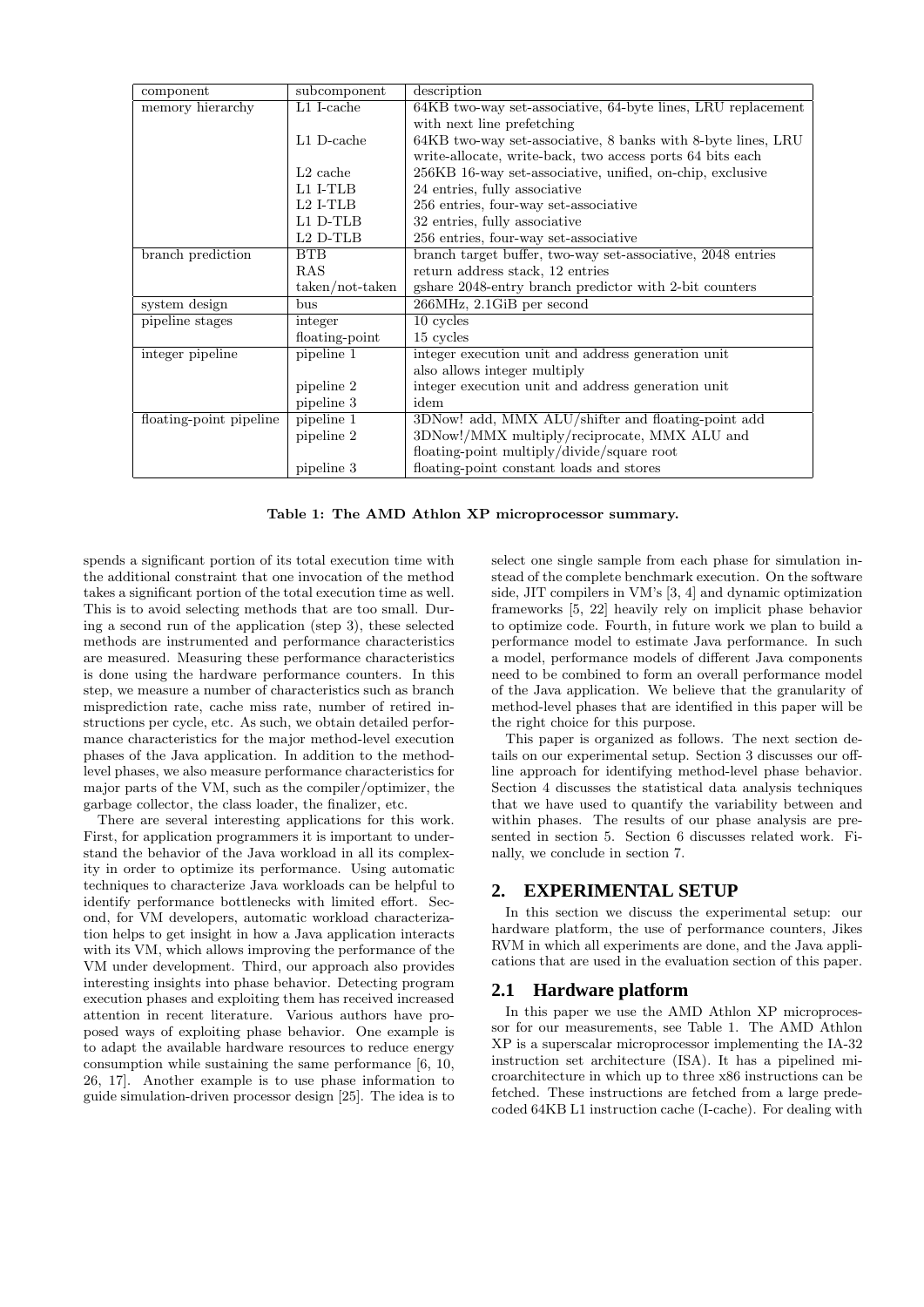the branches in the instruction stream, branch prediction is done using a global history (gshare) based taken/not-taken branch predictor, a branch target buffer (BTB) and a return address stack (RAS). Once fetched, each (variable-length) x86 instruction is decoded into a number of simpler (and fixed-length) macro-ops. Up to three x86 instructions can be translated per cycle.

These macro-ops are then passed to the next stage in the pipeline, the instruction control unit (ICU) which basically consists of a 72-entry reorder buffer. From this reorder buffer, macro-ops are scheduled into an 18-entry integer scheduler and a 36-entry floating-point scheduler for integer and floating-point operations, respectively. The 18 entry integer scheduler is organized as a collection of three 6-entry deep reservation stations, each reservation station serving an integer execution unit and an address generation unit. The 36-entry floating-point scheduler (FPU: floatingpoint unit) serves three floating-point pipelines executing x87, MMX and 3DNow! operations. In the schedulers, the macro-ops are broken down to ops which can execute outof-order. Next to these schedulers, the AMD K7 microarchitecture also has a 44-entry load-store unit. The load-store unit consists of two queues, a 12-entry queue for L1 D-cache load and store accesses and a 32-entry queue for L2 cache and memory load and store accesses—requests that missed in the L1 D-cache. The L1 D-cache is organized as an eightbank cache having two 64-bit access ports.

Another interesting aspect of the AMD Athlon microarchitecture is the fact that the L2 unified cache is an exclusive cache. This means that cache blocks that were previously held by the L1 caches but had to be evicted from L1, are held in L2. If the newer cache block that is to be stored in L1 previously resided in L2, that cache block will be evicted from L2 to make room for the L1 block, i.e., a swap operation is done between L1 and L2. If the newer cache block that is to be stored in L1 did not previously reside in L2, a cache block will need to be evicted from L2 to memory.

#### **2.2 Performance counters**

Modern processors are often equipped with a set of performance counter registers. These registers are designed to count microprocessor events that occur during the execution of a program. They allow to keep track of the number of retired instructions, elapsed clock cycles, cache misses, branch mispredictions, etc. Generally, there are only a limited number of performance counter registers available on the chip. On the AMD Athlon, there are four such registers. However, the total number of microprocessor events that can be traced using these performance counters exceeds 60 in total. As a result, these registers need to be programmed to measure a particular event. The events that are traced for this study are given in Table 2. These events are commonly used in architectural studies to analyze program execution behavior. For most of the analyzes done in this paper, we use derived performance metrics. These performance metrics are obtained by dividing the number of events by the number of retired instructions. As such, we use events that occurred per instruction. We deem this to be more meaningful than the often-used miss rates. For example, we will use the number of cache misses per instruction instead of the number of cache misses per cache access. The reason is that the number of cache misses per instruction relates more directly to performance than classical cache miss rate since it

| mnemonic                              | description                           |
|---------------------------------------|---------------------------------------|
| cycles                                | elapsed clock cycles during execution |
| ret_instr                             | retired instructions                  |
| L <sub>1</sub> -D-misses              | L1 D-cache misses                     |
| $L2-D-misses$                         | L <sub>2</sub> D-cache misses         |
| L <sub>1</sub> -L <sub>misses</sub>   | L1 I-cache misses                     |
| $L2$ -I-misses                        | L <sub>2</sub> I-cache misses         |
| L <sub>1</sub> -L <sub>-</sub> misses | L1 load misses                        |
| L1-S-misses                           | L1 store misses                       |
| L <sub>2</sub> -L <sub>-</sub> misses | L <sub>2</sub> load misses            |
| $L2-S-misses$                         | L <sub>2</sub> store misses           |
| <b>I-TLB-misses</b>                   | Instruction TLB misses                |
| D-TLB-misses                          | Data TLB misses                       |
| br_mpred                              | branches mispredicted                 |
| res_stall                             | resource stalls                       |

Table 2: Performance counter events traced on the AMD Athlon XP.

also incorporates the number of cache accesses per instruction. Thus, the performance metrics derived from the events shown in Table 2, include e.g. CPI (clock cycles per retired instruction), L1 D-cache misses per retired instruction, etc.

Performance counters have several important benefits over other characterization methods: less slowdown since measurements happen at native execution speed, their ease of use, and their high accuracy compared to simulation-based and instrumentation-based approaches. However, there are also a number of issues that need further attention. First, measuring more than 4 events in our setup is impossible. As such, multiple runs are required to measure more than 4 events. Second, non-determinism can lead to slightly different performance counter values when running the same program multiple times. To address this issue, we measure each performance counter four times and use the average during analysis.

In this study, the performance counter values are accessed through the VM, see the next section. In turn, the VM makes use of the following tools: (i) the  $\text{perfectr}^1$  Linux kernel patch, which provides a kernel module to access the processor hardware, and (ii) Performance API (PAPI) [7], a high-level library presenting a uniform interface to the performance counters on multiple platforms. The kernel patch allows tracing a single process, maintaining the state of the performance counters across kernel thread switches. The PAPI library presents a uniform manner for accessing the performance counters through the kernel module. Not all PAPI defined events are available on every platform, and not all native AMD events can be accessed through PAPI. However, for our purposes, it provides a sufficient set of events.

### **2.3 Jikes RVM**

We use the Jikes Research Virtual Machine (RVM) [2, 3, 8] in this study. Jikes RVM is mainly targeted at server side applications. It is written (almost) entirely in Java. The Jikes RVM uses a compilation-only scheme for translating Java bytecodes to native machine instructions. The Jikes RVM comes with several compilation strategies: baseline, optimizing and adaptive. This paper uses the most advanced

<sup>1</sup> http://user.it.uu.se/~mikpe/linux/perfctr/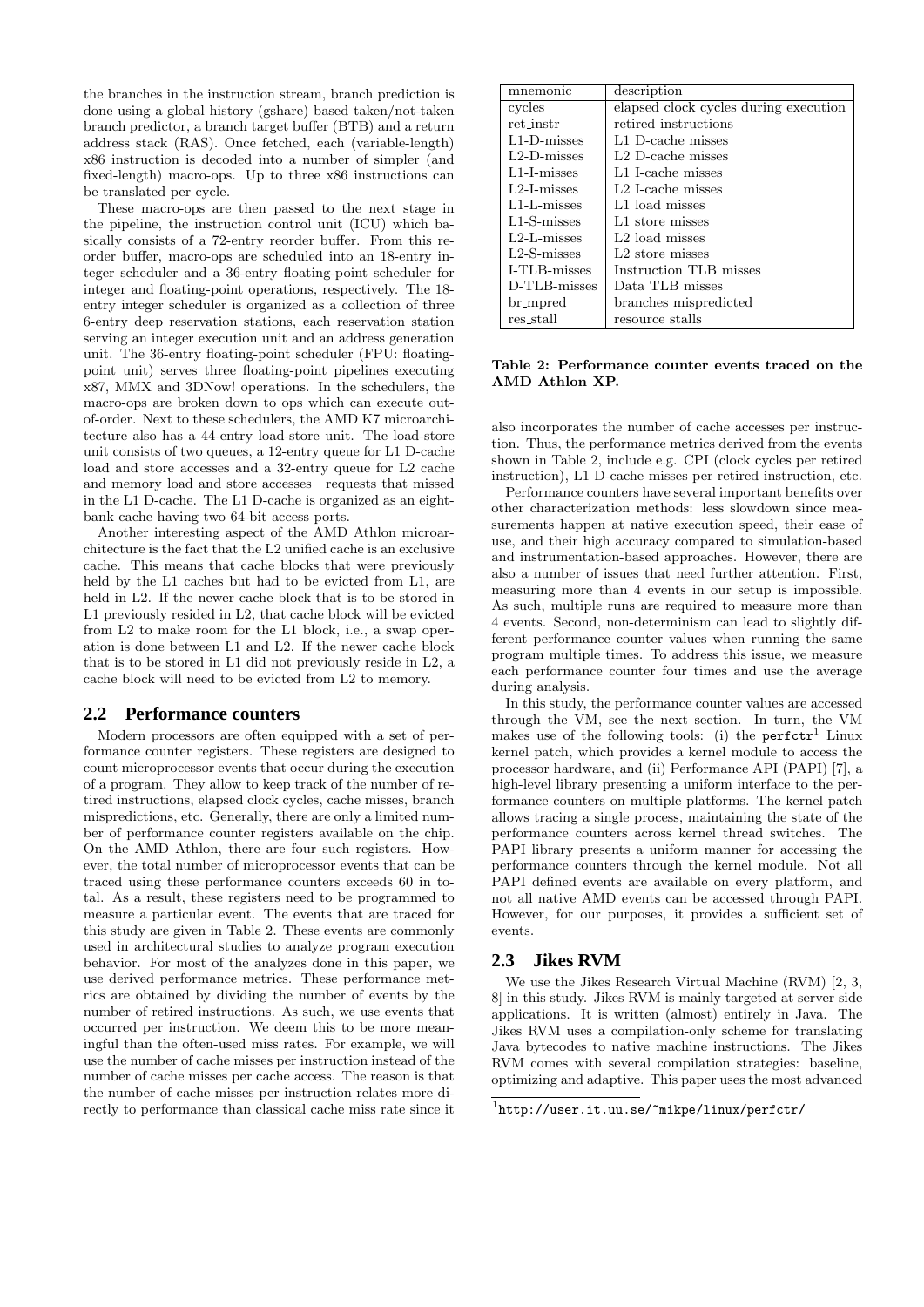

Figure 1: Overview of the Jikes RVM tracing system

compilation strategy, namely adaptive. In this scheme, Jikes RVM compiles each method on its first invocation using the baseline compiler and adaptively optimizes hot methods. Multiple recompilations are possible, each time using more optimizations. The Jikes RVM also supports different garbage collection mechanisms. The garbage collector in our experiments implements a generational garbage collection (GC) strategy with Mark-Sweep to clean the mature-object space, i.e. the CopyMS scheme. To build the Jikes RVM, we used (i) the Jikes<sup>2</sup> Java source-to-bytecode compiler (version 1.18) to compile the Jikes RVM source code class files, (ii) the Blackdown VM to build the boot image with the Jikes RVM optimizing compiler framework, and (iii) the GNU C and  $C++$  compilers to compile the few  $C/C++$  source files. The Jikes RVM itself is the CVS head (development) version from January 2004.

The threading system multiplexes  $n$  Java threads (application and VM) onto m native (kernel) threads that are scheduled by the operating system. A command line option specifies the number of kernel threads that are created by the Jikes RVM. Usually, there is one kernel thread used for each physical processor, also referred to as a virtual processor because multiple Java threads can be scheduled by the VM within the single kernel thread. In our setup, we have used a single virtual processor.

Current implementations of the Jikes RVM include support for hardware performance counters on both the IA-32 and PowerPC platforms. On the IA-32 platform, access to the processor hardware is done through the PAPI library (discussed above), see Figure 1. The Hardware Performance Monitor (HPM) subsystem of the Jikes RVM defines a set of methods to access the PAPI functions, such as starting, stopping, and resuming the counting of events, as well as reading the counter values. Keeping track of the events in the Jikes RVM is done as follows. Essentially, each Java thread keeps track of the performance counter events that occur while it is the executing thread on the virtual processor. Each time the VM schedules a virtual context switch, the removed thread reads the counter values, accumulates them with its existing values, and resets the counters. As

such, a scheduled thread only observes counter values for the events that occur while it is executing. This mechanism for reading performance counter values is the standard implementation within the Jikes RVM. For a more detailed description on this, we refer to [28]. In section 3, we will detail how we extended this approach for measuring performance counter values on a per-method basis.

### **2.4 Java applications**

We use the SPECjvm98 and SPECjbb2000 benchmark suites in this study. SPECjvm98<sup>3</sup> is a client-side Java benchmark suite consisting of seven benchmarks. For each of these, SPECjvm98 provides three inputs sets: s1, s10 and s100. Contradictory to what their names suggest, the size of the input set does not increase exponentially. For some benchmarks, a larger input indeed increases the problem size. For other benchmarks, a larger input executes a smaller input multiple times. SPECjvm98 was designed to evaluate combined hardware (CPU, caches, memory, etc.) and software aspects (virtual machine, kernel activity, etc.) of a Java environment. However, they do not include graphics, networking or AWT (window management). In this study, we used the  $100$  input set. The VM was set to use  $64\text{MiB}^4$ heap for SPECjvm98 benchmarks.

 $SPECjbb2000$  (Java Business Benchmark)<sup>5</sup> is a serverside benchmark suite focusing on the middle-tier, the business logic, of a three-tier system. We have used a modified version of this benchmark, known as PseudoJBB, which executes a fixed amount of transactions, instead of running for a predetermined period of time. The benchmark was run with 8 warehouses. The VM's heap size was set to 384MiB.

# **3. METHOD-LEVEL PHASES**

As stated in the introduction, Java applications are complex workloads due to the close interaction between the Java application and the VM on which it is running. To gain insight in how Java workloads behave we identify three major issues that need to be addressed. First, a distinction needs to be made between the Java application and the VM, i.e. the behavior of the application should be separated from the behavior of the VM. Second, the VM itself is a complex piece of software in which various components interact with each other to implement a managed run-time system. Several important VM components can be identified: class loader, compiler, optimizer, thread scheduler, finalizer, garbage collector, etc. As such, each of these components need to be profiled to extract performance characteristics. Third, the application itself may consist of several phases of execution. Previous work has extensively shown that applications exhibit phase behavior as a function of time, i.e. programs go from one phase to another during execution. Recall that we consider a phase to be a set of parts of a program execution that exhibit similar characteristics; and these parts of similar behavior do not need to be temporally adjacent. In this paper, we study method-level phase behavior, more in particular we consider a method including all its callees.

 $^{2}$ http://www-124.ibm.com/developerworks/opensource/ jikes/

<sup>3</sup> http://www.spec.org/jvm98/

<sup>&</sup>lt;sup>4</sup>The notations KiB, MiB, and GiB used in this paper are SI standard notations for binary multiples, and denote  $2^{10}$ ,  $2^{20}$  and  $2^{30}$ , respectively. See also http://physics.nist.gov/cuu/Units/binary.html. 5 http://www.spec.org/jbb2000/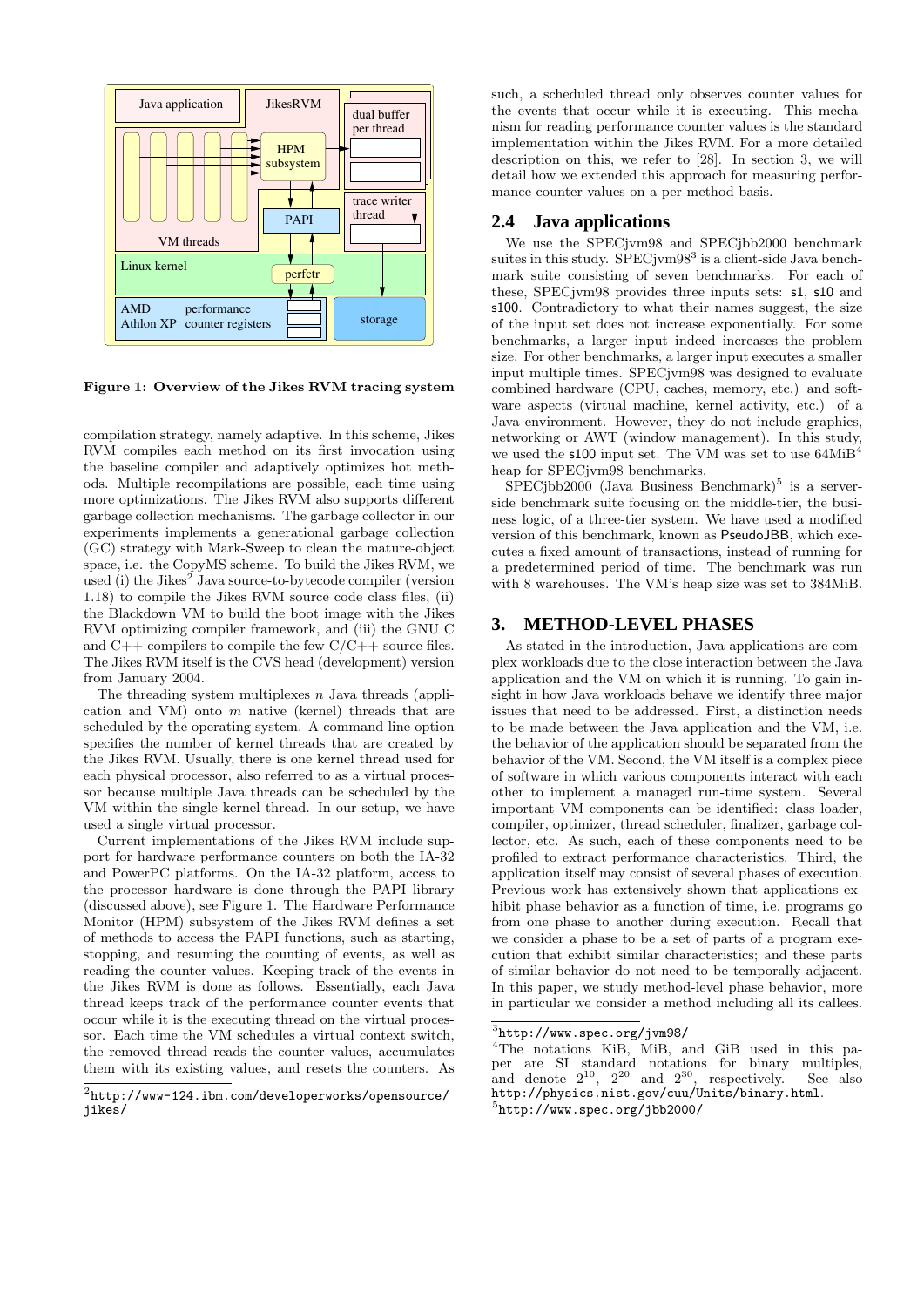This includes all the methods called by the selected method, i.e. all the methods in the call graph of which the selected method is the root. There are two motivations for doing this. First of all, the granularity of a method including its callees is not too small to introduce too much overhead during profiling. Second, the granularity is fine-grained enough to identify phases of execution. Previous work on phase classification [20] has considered various methods for identifying phases, ranging from the instruction level, the basic block level, the loop level up to the method level. From this research, the authors conclude that phase classification using method level information is fine-grained enough to identify phases reliably. Especially when the application has small methods. This is generally the case for applications written in object-oriented languages, of which Java is an example. The use of methods as a unit for phase classification was also studied by Balasabrumonian et al. [6] and Huang et al. [17].

It is important to state that the purpose of this paper is to identify method-level phase behavior using off-line techniques. This is particularly useful for Java and VM developers during performance analysis of their software. Methodlevel phase behavior allows them to improve their software since the performance characteristics that are obtained from the hardware performance monitors are linked directly to the source code of the application and virtual machine. For comparison, Sweeney et al. [28] read performance counter values on virtual context switches, and output the method ID of the method that is executing at that time to a trace file. In our methodology, we specifically link performance counter values to the methods. This is an important difference because the method executing at the virtual context switch is not necessarily the method that was executed during a major fraction of the time slice just before the virtual context switch. A second motivation for studying off-line phase behavior is that it can be used as a reference for dynamic (on-line) phase classification approaches. In other words, the statically identified phases can be used for evaluation purposes of dynamic phase classification techniques. Obviously, to identify recurring phases, static phase analysis has the advantage over dynamic phase analysis as it can look at the 'future' by looking ahead in the trace file. A dynamic approach on the other hand has to anticipate phase behavior and as such, can result in suboptimal phase identification. In addition, the resources that are available during off-line analysis are much larger than in case of on-line analysis, irrespective whether phase classification is done in software or in hardware. Yet another motivation for studying offline method-level phase classification is for embedded and specialized environments in which the a priori information concerning the phase behavior in the Java application can be useful.

The following issues are some of the more specific goals we want to meet using our off-line phase analysis approach.

- We want to gather information from the start to the end of the program's execution. We want maximal coverage with no gaps.
- The overhead when profiling methods should be small enough not to interfere with normal program execution. This means that tracing all executed methods is not a viable option. Also, we want the volume of the trace data to be acceptable.

• We want to gather as much information as possible. At a minimum, the collected information should be sufficiently fine-grained such that transitions in Java performance characteristics can readily be identified. Such transitions can be caused by thread switches, e.g. the garbage collector is activated, or because the application enters a method that shows different behavior from previously executed methods.

To meet the goals of this paper, we use the following offline phase analysis methodology. During a first run of the Java application, we measure the number of elapsed clock cycles in each method execution. This information is collected in a trace file that is subsequently used to annotate a dynamic call graph. A dynamic call graph is a tree that shows the various method invocations during a program execution when traversed in depth-first order [1]. In a second step of our methodology, we use an off-line tool that analyzes this annotated dynamic call graph and determines the major phases of execution. The output of this second step is a Java class file that describes which methods are responsible for the major execution phases of the Java application. In the third (and last) step, we link this class file to the VM and execute the Java application once again. The Java class file that is linked to the VM forces the VM to measure performance characteristics using the hardware performance monitors for the selected methods. The result of this run is a set of detailed performance characteristics for each method-level phase.

#### **3.1 Mechanism**

This section details on how a Java workload is profiled in our methodology. We first discuss how the methods in the Java application are instrumented. This mechanism will be used during two steps of our methodology: when measuring the execution time of each method execution during the first run (step 1), and when measuring the performance characteristics of the selected methods (step 3). The only difference between both cases is that in step 1 we instrument all methods. In step 3, we only profile the selected methods. In the second subsection, we detail on what information is collected during profiling. Subsequently, we address profiling the components of the VM.

#### *3.1.1 Instrumenting the application methods*

Methods compiled by the VM compilers consist of three parts: (i) the prologue, (ii) the main body of the method, and (iii) the epilogue. The prologue and epilogue handle the calling conventions, pushing and popping the callee's stack frame, yielding at a thread switch, etc. The goal is to capture as many of the generated events during the execution of a method. To achieve this, we add our instrumentation to the method's prologue and to the beginning of the method's epilogue. Methods are instrumented on-line by all the Jikes RVM compilers, i.e. the baseline compiler as well as the optimizing compiler.

Extending the baseline compiler to instrument methods is quite straightforward. It involves emitting the machine code to call the instrumentation functionality in the Jikes RVM run-time facilities. Calling the instrumentation functionality is done using the Jikes RVM HPM API. Adding calls to baseline compiled methods introduces new yield points. As each yield point is a potential GC point (or safe point), it is necessary to update the stack maps accordingly. If not,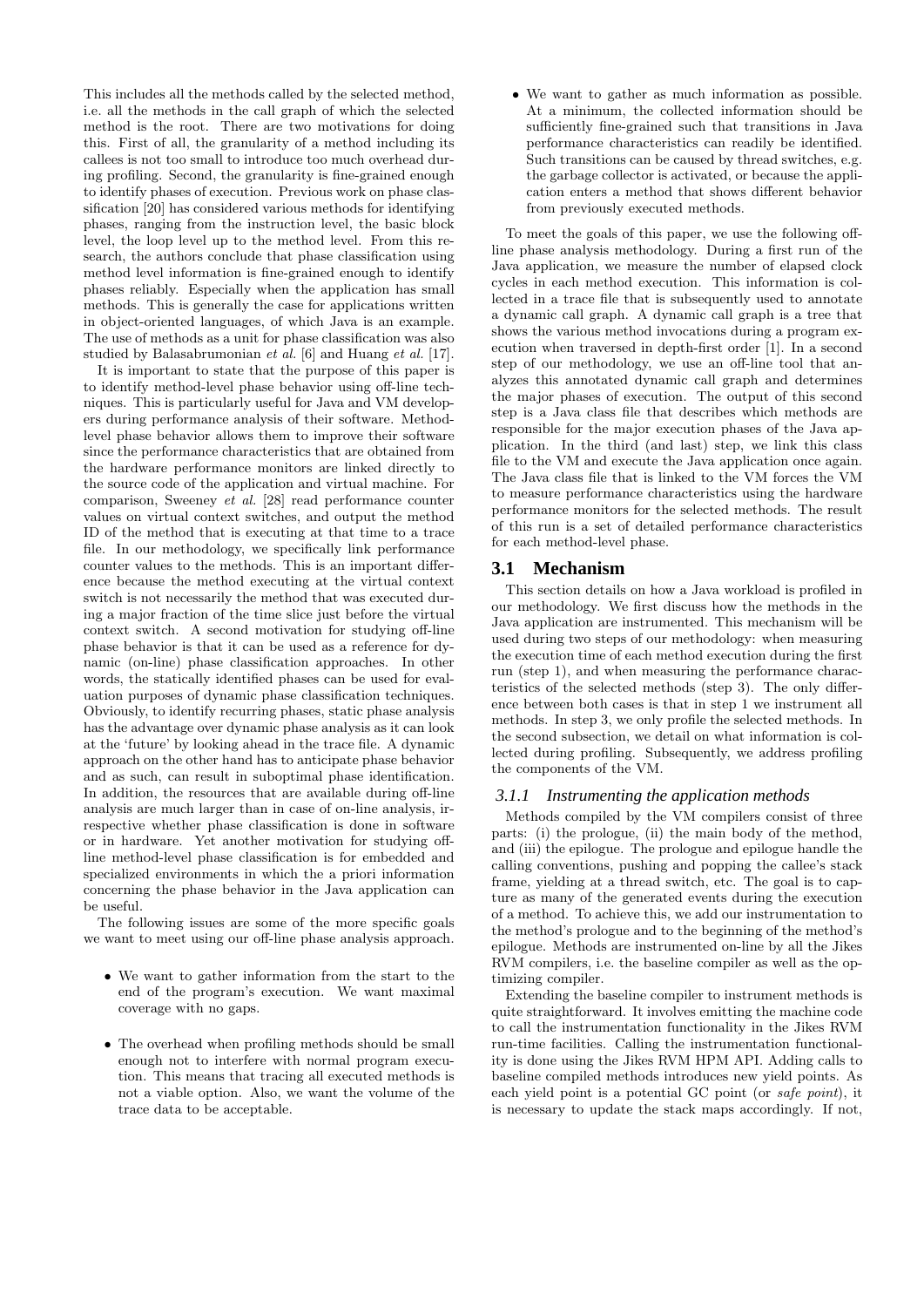

Figure 2: Tracing the performance counter events at the prologue and epilogue of a method.

referenced objects might not be reachable for the GC and risk being erroneously collected.

For the optimizing compiler, things are slightly more complicated. Optimizations are directed by the optimization planner, and involve multiple layers, from a high level representation to a machine code level representation. Our instrumentation involves adding an extra compiler phase to the compiler plan in the High Intermediate Representation (HIR) optimization set. Basically, we walk through the control flow graph of each method and add similar call instructions to the prologue and epilogue as we did for baseline compiled methods.

Next to the baseline and optimizing compiler, Jikes RVM also employs an on-stack replacement (OSR) scheme [16]. OSR allows the machine code of methods that are executing to be replaced by an optimized version of that machine code. This is especially useful for long-running methods, as the VM does not need to wait until the method finishes executing to replace the code that is currently executing with the newer optimized code. For this, certain OSR safe-points are available in the compiled code. At these points, the OSR mechanism can interrupt the thread executing the code and replace it with the optimized version. Our implementation also supports OSR.

Regardless of the compiler that was used to generate the executable machine code, we call our tracing framework as soon as the new frame for the callee has been established, see Figure 2. At this point, the thread executing the method updates its counter values, and suspends counting through the Jikes RVM HPM interface. As such, no events are counted during the logging of the counter values. When the trace

values have been stored into a trace buffer, counting is resumed. To enhance throughput, the trace data is stored in a buffer. We maintain a per-thread cyclic list, which contains two 128KiB buffers. To ensure that these buffers are never touched by the garbage collector, they are allocated outside of the Java heap. Each time one of the buffers for a thread is full, it is scheduled to be written to disk, and the other buffer is used to store the trace data of that thread. A separate thread<sup>6</sup> stores the full buffer contents to disk in a properly synchronized manner. The same action sequence occurs at the method epilogue, just before the return value is loaded into the return register(s) and the stack frame is popped. When a method frame is popped because of an uncaught exception, we also log the counter values at that point. In summary, this approach reads the performance monitor values when entering the method and when exiting the method. The difference between both values gives us the performance metric of the method including its callees. For computing the performance metrics of the method itself, i.e. excluding its callees, the performance metrics of the callees need to be subtracted from the caller method.

From Figure 2, it can be observed that the events occurring before reading the counter values in the prologue and the events in the epilogue of a method are attributed to the calling method. However, this inaccuracy is negligible for our purposes.

In our methodology, we need to pay special attention to exceptions which can be thrown either implicitly or explicitly. The former are thrown by the VM itself whereas the latter are thrown by the program. In both cases, whenever an exception is thrown, control must be transferred from the code that caused the exception to the nearest dynamicallyenclosing exception handler. To do so, Jikes RVM uses stack unwinding: stack frames are popped one at a time until an exception handler is reached. When a frame is popped by the exception handling mechanism, the normal (instrumented) epilogue is not executed, i.e. a mismatch in prologue versus epilogue. To solve this problem, we instrumented the exception handling mechanism as well to assure that the trace always contains records for methods that terminate because of an uncaught exception.

# *3.1.2 Logging the trace data*

An instrumented run of our application results in multiple traces, one with the IDs for the compiled methods (baseline, optimized and OSR-compiled), and the others with the relevant counter information per thread. Each record in the latter requires 35 bytes at most, and provides the following information:

- A 1-byte tag, indicating the record type (high nibble) and the number of counter fields (1 up to 4) used in the record (low nibble). The record type denotes whether the record concerns data for a method entry, a method exit, a method exit through an exception, an entry into the compiler, a virtual thread switch, etc.
- Four bytes holding the method ID. This should prove more than sufficient for even very large applications.

 ${}^{6}$  This is an OS-level POSIX thread, not a VM thread. This ensures that storing the trace data does not block the Virtual Processor POSIX thread on which the Jikes RVM executes.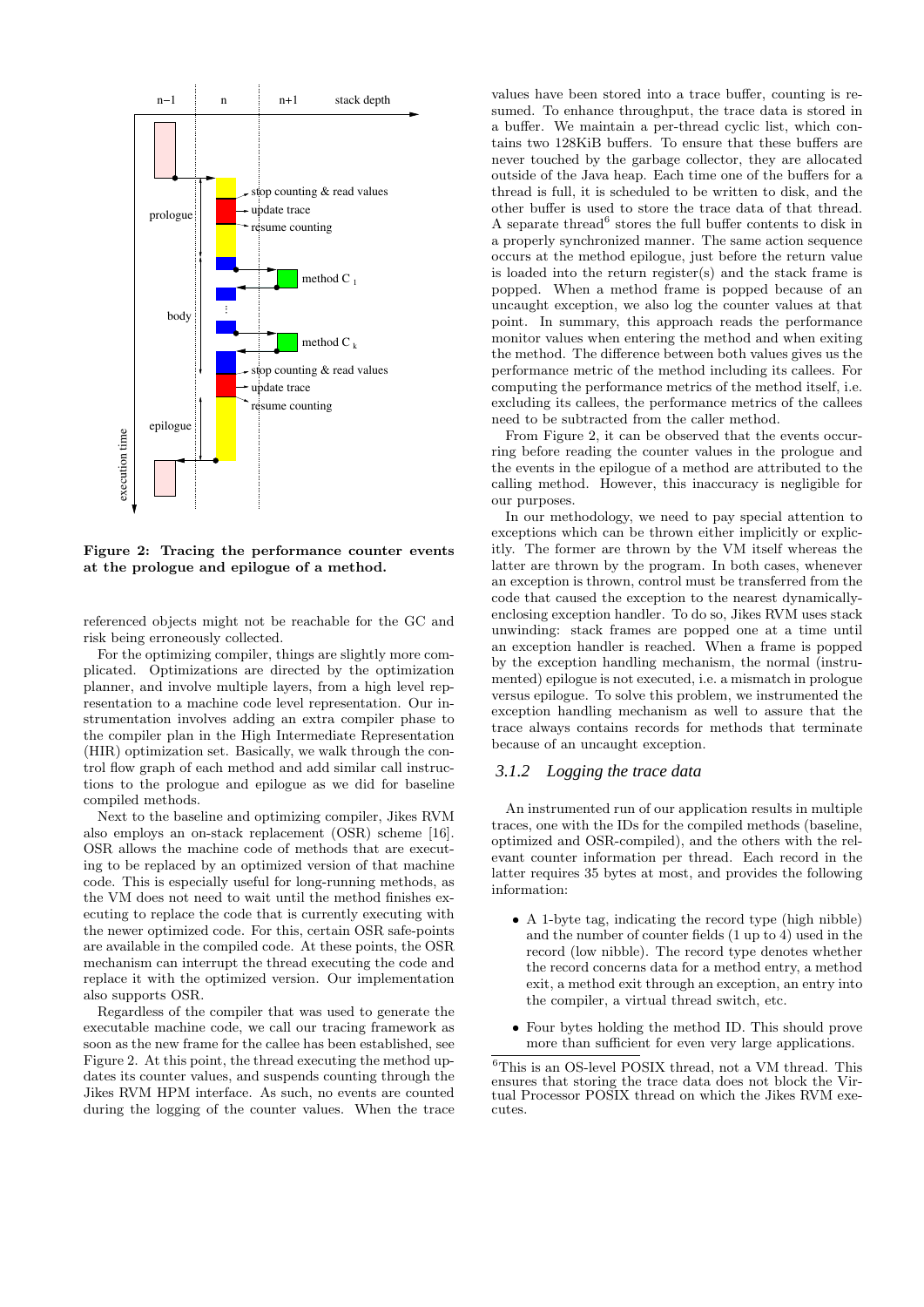• Eight bytes per counter field in the record. We can measure up to four hardware performance monitor values at a time.

It is possible to use a scheme in which the traces for each thread are written to a single file. In this case, we add extra synchronization to ensure the order of the entries in the trace is the same as the execution order. The disadvantage here is that there occurs a sequentialization during the profiling run, which can be bothersome when using multiple virtual processors on a multi-processor system. Also, in this case, each record will contain two extra bytes for the thread ID.

The total trace file size is thus a function of the number of method invocations, the number of virtual context switches and the number of traced events. Again, for clarification, the same structure is used for both the first step of our methodology (measuring execution times for each method) and the third step (measuring performance characteristics for the selected phases). However, for the first step we apply a heuristic so that we do not need to instrument all methods; this reduces the run-time overhead and prevents selecting wrapper methods as the starting point of a phase. A method is instrumented if the bytecode size of its body is larger than a given threshold (50 bytes), or if the method contains a backward branch, i.e. can contain a loop.

#### *3.1.3 Instrumenting VM routines*

As mentioned earlier, a VM consists of various components, such as class loader, compiler, optimizer, garbage collector, finalizer, thread scheduler, etc. To gain insight in Java workload behavior, it is thus of primary importance to profile these components. For most of these, this is easily done using the available Jikes RVM HPM infrastructure since they are run in separate VM threads. This is the case for the finalizer, the garbage collector and the optimizer (which uses six separate threads). To be able to capture the behavior of the compiler, we had to undertake special action since calling the compiler and optimizer is done in the Java application threads. In case of the baseline compiler, the compilation is done in the Java application thread itself. In case of the optimizing compiler, the method is queued to be optimized by the optimizer threads. These two cases were handled in our modified Jikes RVM implementation by manually instrumenting the runtimeCompiler and compile methods from VM Runtime.

### **3.2 Phase identification**

This section discusses how we identify phases using our off-line phase identification tool. Our tool takes a trace file with timing information about method calls and thread switches (see section 3.1.2) as input, analyzes it, and outputs a list of unique method names that represent the phases of the application.

To select method-level phases, we use the algorithm proposed by Huang et al. [17] which requires two parameters, called  $\theta_{\mathrm{weight}}$  and  $\theta_{\mathrm{grain}}$  . The algorithm selects methods or phases as follows. Suppose the execution time of a program takes  $c_T$  clock cycles. Consider a method m for which the total execution time in this method including its callees equals  $c_m = p_{\text{total}} \cdot c_T$  clock cycles, with  $p_{\text{total}} < 1$ . This is the total execution time consumed by this method over all its invocations. The average execution time consumed by this method (including its callees) equals  $p_{\text{average}} \cdot c_m$ . Method  $m$  will then be selected as a phase if the following



| method       | information |           |       |  |  |  |
|--------------|-------------|-----------|-------|--|--|--|
| name         | total time  | time/call | calls |  |  |  |
| main         | 1800        | 1800      | 1     |  |  |  |
| init         | 30          | 30        |       |  |  |  |
| readData     | 300         | 200       |       |  |  |  |
| readElement  | 200         | 4         | 50    |  |  |  |
| print        | 30          | 30        |       |  |  |  |
| sortData     | 1300        | 1300      |       |  |  |  |
| compare      | 600         | 2         | 300   |  |  |  |
| swap         | 500         | 2         | 250   |  |  |  |
| printData    | 170         | 170       |       |  |  |  |
| printElement | 150         | 3         | 50    |  |  |  |

#### Figure 3: Phase identification example.

conditions are met

 $p_{\text{total}} > \theta_{\text{weight}}$ 

 $p_{\text{average}} > \theta_{\text{grain}}$ .

The basic idea of this definition is to select methods in which the program spends a substantial portion of its total execution time (this is done through  $\theta_{weight}$ ), and in which the program spends a sufficiently long period of time on each invocation (this eliminates short methods and is realized through  $\theta_{\text{grain}}$ ). As a result, the maximum number of selected methods equals  $1/\theta_{weight}$  and the maximum number of method invocations profiled during our third step (measuring performance metrics using the hardware performance monitors) equals  $1/(\theta_{\text{weight}} \cdot \theta_{\text{grain}})$ .

To illustrate the phase identification algorithm, consider the call graph in Figure 3. It depicts a call tree that is the result of analyzing the trace file of a fictive sort program. The sort program reads the data to be sorted, prints an intermediate status message to the screen, sorts the data, and finally prints the sorted data before terminating. For simplicity, abstract time units are used. The table in Figure 3 also shows the total time spent in each method, as well as the time spent per invocation.

To identify program phases, our tool first computes the total and average execution times spent in each method. For all methods, these times include the time spent in their callees. In order for a method to be selected as a program phase, its total execution time needs to be at least a fraction  $\theta_{weight}$  of the program's total execution time, and the average execution time should take at least a fraction  $\theta_{\text{train}}$ of the program's total execution time on average. In our running example,  $\theta_{weight} = 10\%$  and  $\theta_{grain} = 5\%$ , would select methods whose total execution time is more than 180 and whose average execution time is more than  $90 - \text{main}$ , readData and sortData, respectively.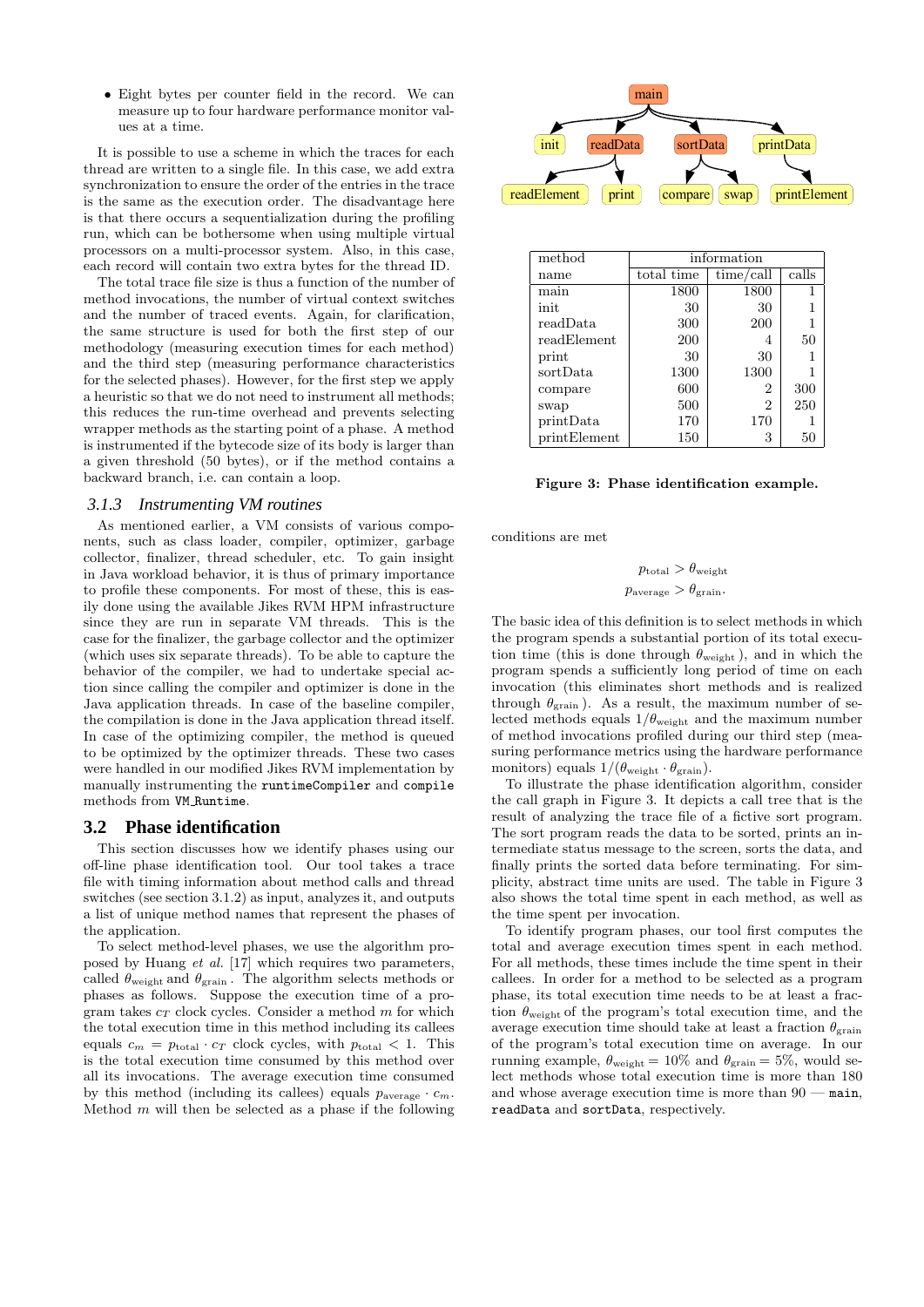| benchmark |                       | configuration        | overhead  |          | number of phases             | trace file size        |             |
|-----------|-----------------------|----------------------|-----------|----------|------------------------------|------------------------|-------------|
|           | $\theta_{\rm weight}$ | $\theta_{\rm grain}$ | estimated | measured | static (<br>$_{\rm (total)}$ | dynamic (total)        | 4 counters) |
| compress  | $8 \times 10^{-6}\%$  | $6 \times 10^{-6}\%$ | 1.84\%    | 1.82%    | 49 (54)                      | 2,664 (19,726,311)     | 211KiB      |
| jess      | $1.0\%$               | $1.0\%$              | $1.22\%$  | $1.27\%$ | 10(211)                      | 23 (22,693,249)        | $68$ KiB    |
| db        | $8 \times 10^{-6}\%$  | $6 \times 10^{-6}\%$ | 7.17\%    | $5.61\%$ | 52(57)                       | 32,223 (1,484,605)     | $2590$ KiB  |
| javac     | $2 \times 10^{-2} \%$ | $6 \times 10^{-3}$ % | $2.61\%$  | $2.11\%$ | 29(503)                      | $9,864$ $(23,388,699)$ | 871KiB      |
| mpegaudio | $2 \times 10^{-2} \%$ | $2 \times 10^{-3}$ % | 10.75\%   | $3.52\%$ | 23(191)                      | 40,064 (29,338,068)    | 753KiB      |
| mtrt      | $10^{-2}\%$           | $10^{-3}\%$          | 24.68\%   | 7.83%    | 30(94)                       | 88,719 (14,859,306)    | $2,680$ KiB |
| jack      | $1.0\%$               | $10^{-2}\%$          | 3.98%     | $4.28\%$ | 18 (182)                     | 2,528(4,292,580)       | 244KiB      |
| PseudoJBB | $2 \times 10^{-1}\%$  | $2 \times 10^{-4}\%$ | $3.69\%$  | $6.65\%$ | 52(381)                      | 29,599 (16,224,804)    | 2.766KiB    |

Table 3: Summary of the selected method-level phases for the chosen  $\theta_{weight}$  and  $\theta_{grain}$  values: overhead (estimated versus real), the number of static and dynamic phases, and the size of the trace file.

# **4. STATISTICAL TECHNIQUES**

To quantify the variability within phases, we use the Coefficient of Variation (CoV). We first measure the CoV for a given performance metric within a phase. This is defined as the standard deviation divided by the mean average value for that metric within the given phase. The overall CoV is then obtained by averaging over the various phases after weighting with the execution time spent in each of the phases. The smaller the CoV the less variability is observed within a phase.

For quantifying the variability within phases versus the variability between phases, we employ the ANOVA technique [18]. ANOVA allows us to verify whether the mean values for a given set of characteristics are significantly different for each phase by looking at the variability in the observations. In other words, our goal is to verify whether the variability is larger between the phases than within each phase. If this is the case, our methodology succeeds in identifying recurring phases in which the behavior is stable and similar. An ANOVA analysis is done as follows. First, the total variability in the observations  $X_{ij}$  (phase  $i = 1...k$ and measurement  $j = 1 \dots n_i$  for phase i) can be expressed in terms of the deviations from the overall mean  $\bar{X}$ , i.e.  $X_{ij} - \bar{X}$ . Second, each measurement for a given phase i can be expressed in terms of the deviation from the mean for the phase  $\bar{X}_i$ , i.e.  $X_{ij} - \bar{X}_i$ . Finally, the mean for each phase i can be expressed in terms of the deviation from the overall mean, i.e.  $\bar{X}_i - \bar{X}$ . This can be expressed by the following formula

$$
(X_{ij} - \bar{X}) = \underbrace{(\bar{X}_i - \bar{X})}_{\tau_i} + \underbrace{(X_{ij} - \bar{X}_i)}_{\epsilon_{i,j}}
$$

which is equivalent to

$$
\sum_{i} \sum_{j} (X_{ij} - \bar{X})^{2} = \sum_{i} n_{i} \tau_{i}^{2} + \sum_{i} \sum_{j} \epsilon_{i,j}^{2}
$$

Clearly, if the mean values for the various phases are significantly different, the  $\tau_i$  will be significantly larger than the  $\epsilon_{i,j}$ . If this is the case, the F-statistic

$$
\frac{\sum_{i} n_i \tau_i^2 / (k-1)}{\sum_{i} \sum_{j} \epsilon_{i,j}^2 / (\sum_{i} n_i - k)}
$$

that is used to compare both values with respect to all phases will yield a large value. The corresponding  $p$ -value will be smaller than 0.05 for a 95% level of significance or smaller than 0.01 for a 99% level of significance. Applying the ANOVA analysis in this paper is done using R [23], an S dialect.

### **5. RESULTS**

### **5.1 Identifying method-level phases**

Tracing all methods at their entry and exit points is very intrusive. Thus, it is important to determine a set of methodlevel phases such that the incurred overhead is relatively low, but such that we still get a detailed picture on what happens at the level of the methods being executed. This is done by choosing appropriate values for  $\theta_{\text{weight}}$  and  $\theta_{\text{grain}}$ . These values depend on three parameters: (i) the maximum acceptable overhead, (ii) the required level of information, and (iii) the application itself. The off-line analysis tool aids in selecting values for  $\theta_{\text{weight}}$  and  $\theta_{\text{grain}}$  by providing an estimate for both the overhead and the information yielded by each possible configuration. The left column of Figure 4 presents the number of selected method-level phases as a function of  $\theta_{weight}$  and  $\theta_{grain}$ . The right column of Figure 4 shows the corresponding estimated overhead which is defined as the number of profiled method invocations (corresponding to method-level phases) divided by the total number of method invocations. Note that this is not the same as coverage, since selected methods also include their callees. The coverage is always 100% in our methodology. Figure 4 only presents data for three (jess, jack, and PseudoJBB) out of the eight benchmarks we analyzed because the remaining five benchmarks showed similar results. Clearly, the larger  $\theta_{\text{weight}}$ , the fewer methods will be selected. The higher the value of  $\theta_{\text{grain}}$ , the less short-running methods will be selected.

Using the plots in Figure 4 we can now choose appropriate values for  $\theta_{weight}$  and  $\theta_{grain}$  for each benchmark. This is done by inspecting the curves with the estimated overhead. We choose  $\theta_{weight}$  and  $\theta_{grain}$  in such a way that the estimated overhead is smaller than 1%, i.e. we want less than 1% of all method invocations to be instrumented. The results for each benchmark are shown in Table 3. Note that the user has some flexibility for determining appropriate values for  $\theta_{\text{weight}}$  and  $\theta_{\text{grain}}$ ; this allows the user to determine the number of selected method-level phases according to his interest.

So far, we have used an estimated overhead which is defined as the number of profiled method invocations versus the total number of method invocations of the complete program execution. To validate these estimated overheads, i.e. to compare with the actual overheads, we proceed as fol-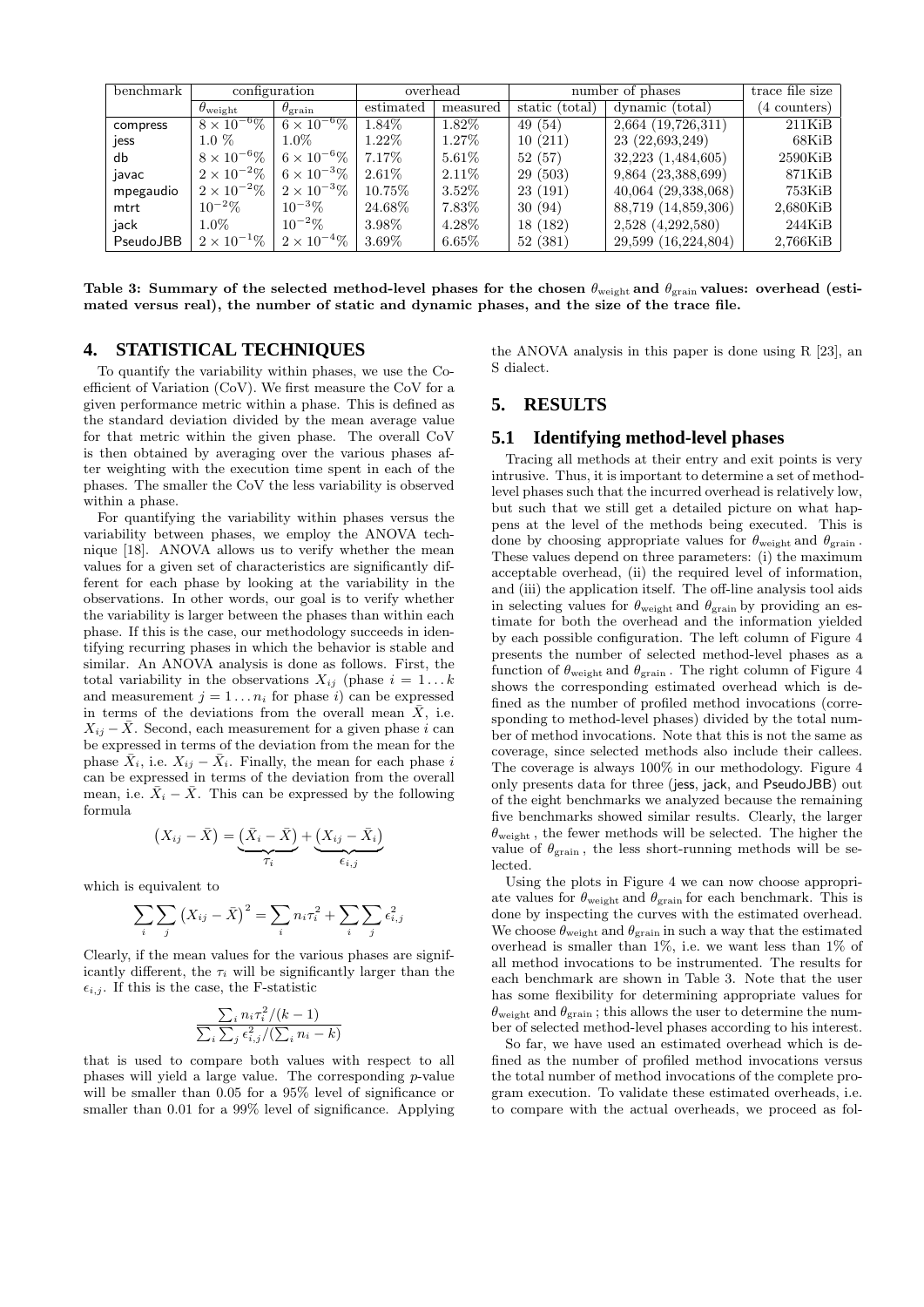

Figure 4: Estimating the overhead as a function of  $\theta_{\rm weight}$  and  $\theta_{\rm grain}$  for jess (a,b), jack (c,d), and PseudoJBB (e,f). The figures on the left present the number of selected method-level phases; the figures on the right present the estimated overhead.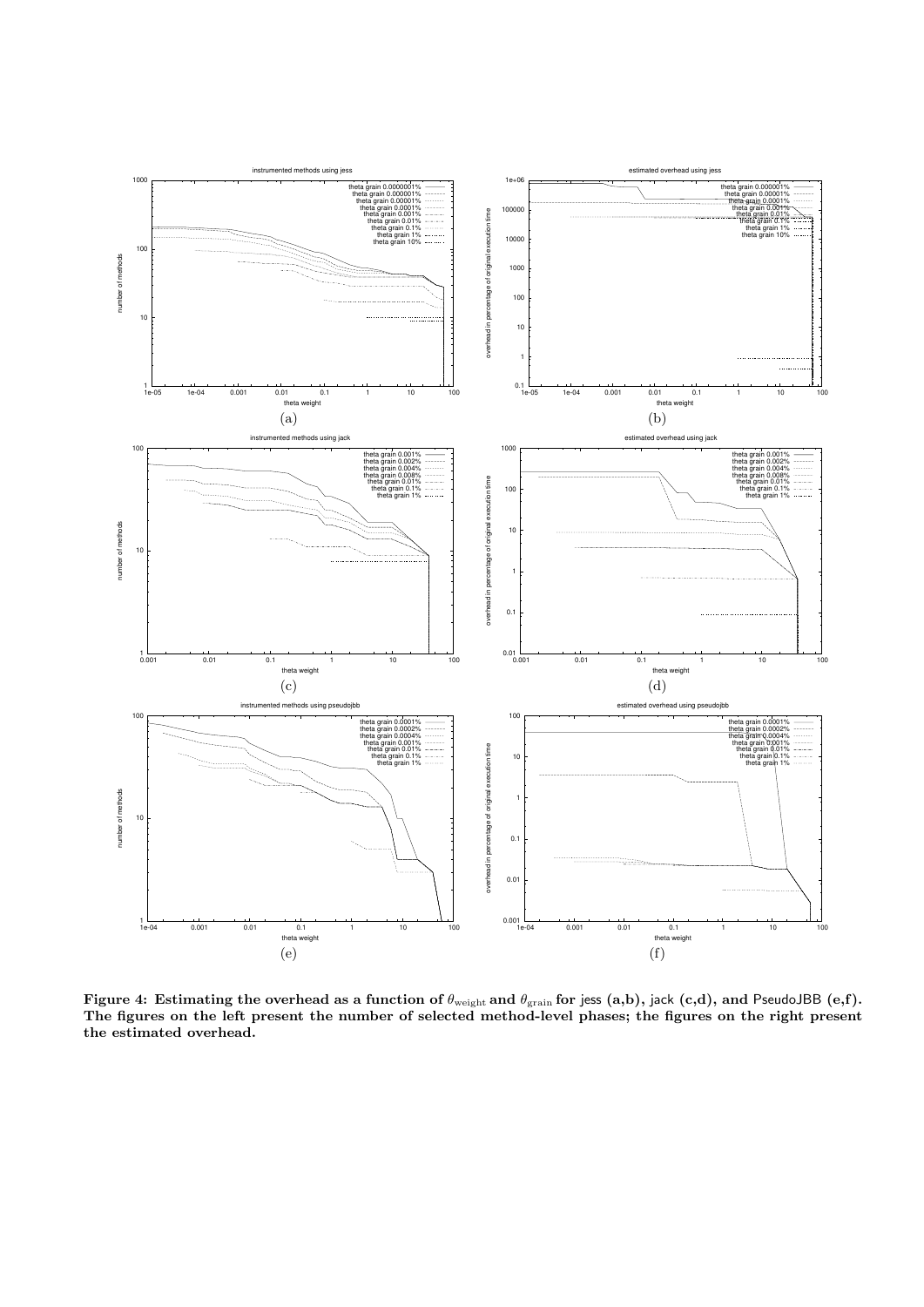

Figure 5: Accumulated weighted CoV values for the various benchmarks for four characteristics: (a) CPI, (b) branch mispredictions (c) L1 D-cache misses, and (d) L1 I-cache misses.

lows. We measure the total execution time of each benchmark (without any profiling enabled) and compare this with the total execution time when profiling is enabled for the selected methods. The actual overhead is defined as the increase in execution time due to adding profiling. Measuring the wall clock execution time is done using the GNU/Linux time command. Table 3 compares the estimated overhead and the actual overhead. We observe from these results that the actual overhead is usually quite small and mostly tracks the estimated overhead very well. This is important since determining the estimated overhead is more convenient than measuring the actual overhead. In two cases the estimate is significantly larger than the measured overhead, i.e. for mpegaudio and for mtrt.

For completeness, Table 3 also presents the number of static method-level phases as well as the number of phase invocations or dynamic phases. For reference, the total number of static methods as well as the total number of dynamic method invocations are shown. The rightmost column in Table 3 presents the file size of the trace file obtained from running the Java application while profiling the selected method-level phases. Recall that besides application method records, the trace also contains data regarding thread switches, GC, and compiler activity.

### **5.2 Variability within and between phases**

The purpose of this section is to evaluate the variability within and between the phases. Our first metric is the Coefficient of Variation (CoV) which quantifies the variability within a phase, see section 4. Figure 5 shows the CoV for the various benchmarks over various characteristics (CPI, L1 D-cache misses, L1 I-cache misses, and branch mispredictions). We observe that for the CPI and the branch mispredictions, the CoV is quite small. This indicates that the behavior within a phase is quite stable for these characteristics. The I-cache behavior on the other hand, is not very stable within the phases for mpegaudio. This can be due to the low I-cache miss rate for the mpegaudio for which a similarly small variation exists. Indeed, a small variation in absolute terms, e.g. 0.0001 versus 0.0002, can result in large variations in relative terms (100% in this example). As such, we do not consider this as a major problem since analysts do not care about code having very low cache miss rates. Furthermore, if unstable behavior for a given characteristic is undesirable,  $\theta_{weight}$  and  $\theta_{grain}$  can be adjusted so that more phases are selected and less variability will be observed within the phases.

To get a better view on the performance characteristics within and between phases, we use boxplots. Figure 6 shows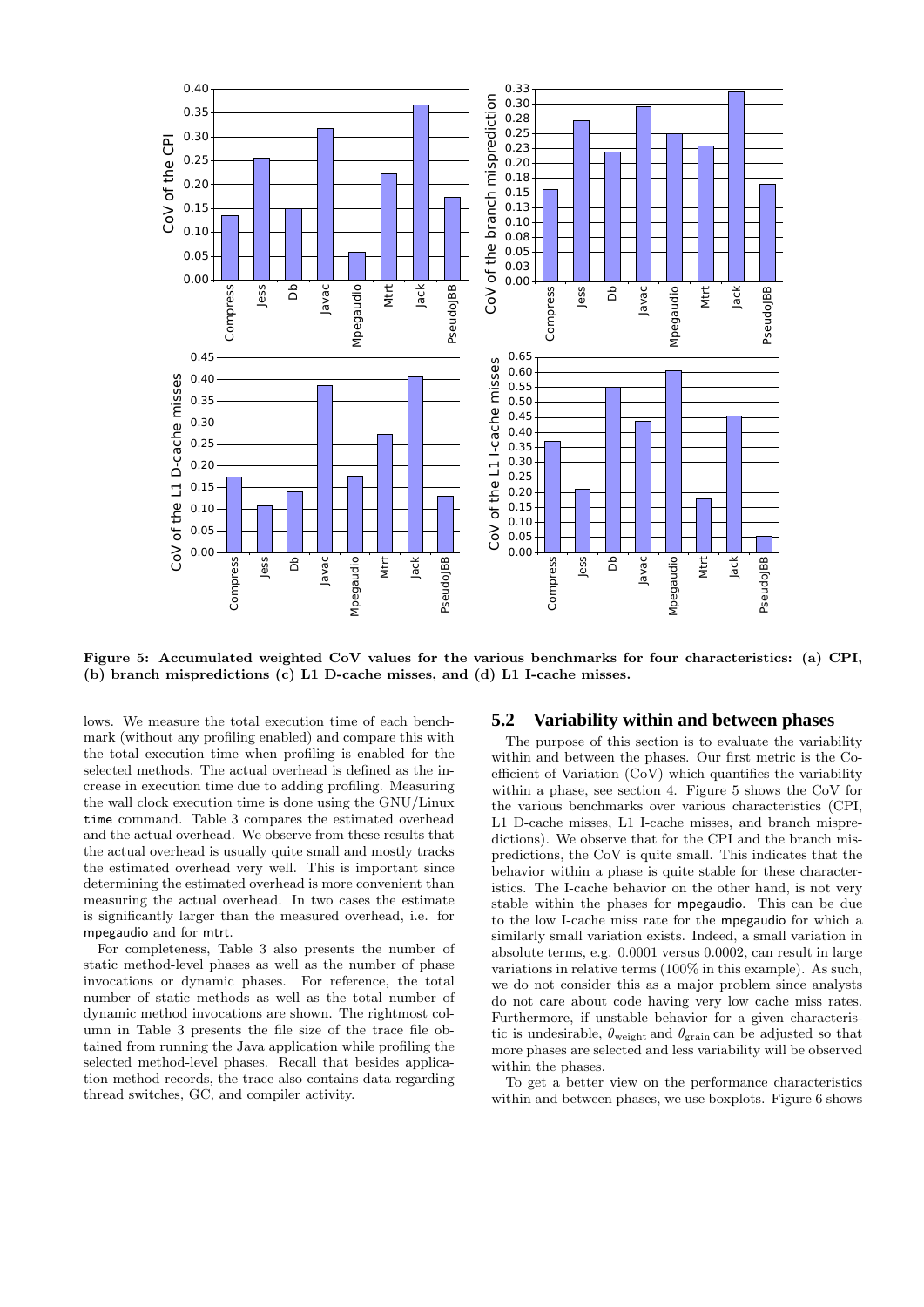

Figure 6: Boxplots showing the distribution for the phases of PseudoJBB on the following characteristics: (a) L1 D-cache misses, (b) L1 I-cache misses, (c) branch mispredictions, and (d) IPC.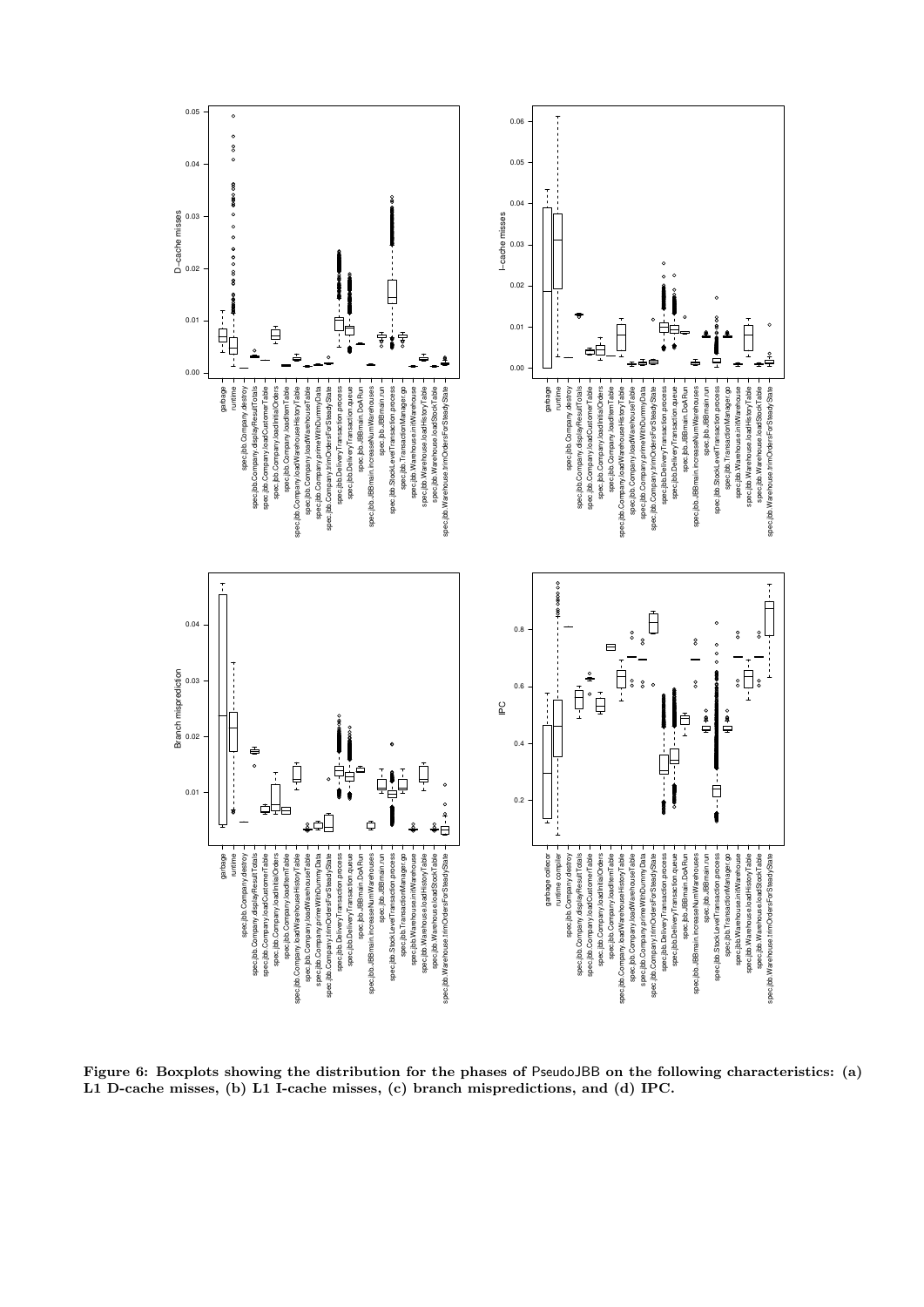

Figure 7: Performance characteristics for the application versus the VM components for PseudoJBB (a) and jack (b).

| benchmark |                       |                       | ANOVA results |                    |                   |  |  |
|-----------|-----------------------|-----------------------|---------------|--------------------|-------------------|--|--|
|           | configuration         |                       |               |                    |                   |  |  |
|           | $\theta_{\rm grain}$  | $\theta_{\rm weight}$ | $F$ -value    | degrees of freedom | $p$ -value        |  |  |
| compress  | $8 \times 10^{-6}\%$  | $6 \times 10^{-6}\%$  | 37.94         | (48, 2640)         | $\sqrt{10^{-16}}$ |  |  |
| jess      | $1.0\%$               | $1.0\%$               | 1.74          | (10, 664)          | 0.067             |  |  |
| db        | $8\times10^{-6}\%$    | $6 \times 10^{-6}\%$  | 43.03         | (49, 32339)        | $< 10^{-16}$      |  |  |
| javac     | $2 \times 10^{-2} \%$ | $6 \times 10^{-3}\%$  | 117.34        | (20, 10749)        | $< 10^{-16}$      |  |  |
| mpegaudio | $2 \times 10^{-2} \%$ | $2 \times 10^{-3}$ %  | 495.95        | (26, 102894)       | $< 10^{-16}$      |  |  |
| mtrt      | $10^{-2}\%$           | $10^{-3}\%$           | 39.23         | (26, 89004)        | $< 10^{-16}$      |  |  |
| jack      | $1.0\%$               | $10^{-2}\%$           | 63.56         | (14, 2934)         | $< 10^{-16}$      |  |  |
| PseudoJBB | $2 \times 10^{-1} \%$ | $2 \times 10^{-4}\%$  | 288.24        | (19, 32206)        | $< 10^{-16}$      |  |  |

Table 4: Results for ANOVA comparing the means for the observed characteristics.

the performance characteristics for the various phases for PseudoJBB. On the X axis of this graph, we display all the phases. The Y axes represent the various metrics that were measured: IPC, L1 I-cache miss rate, L1 D-cache miss rate and the branch misprediction rate. For each phase, we display the mean value as the middle of the rectangular box. The borders of each box represent the standard deviation and the individual points above and under these boxes represent outliers, i.e. not within one standard deviation from the mean. This figure clearly shows that the performance characteristics can be quite different between phases. The variability within each phase on the other hand, is usually small. Notable exceptions to this are the GC and VM compiler.

We now quantify the variability between the phases versus the variability within the phases in a more rigorous way. This is done using an ANOVA test, see section 4. In Table 4, we show the maximum p-value per benchmark over all characteristics. Recall that the lower  $p$ , the better. In our results, p is smaller than  $10^{-16}$  for nearly all benchmarks, from which we conclude that the mean values for each characteristic for the various phases are different at a significance level that almost reaches certainty. This means that the variability between the phases is significantly larger than the variability within the phases which proves that our off-line technique reliably identifies phases with dissimilar inter-phase behavior and similar intra-phase behavior. For jess however, the  $p$  value reported in Table 4 is larger than

for the other benchmarks. The higher p-values are due to the I-TLB and D-TLB miss rates, which do not show that much variability between the phases.

### **5.3 Analysis of method-level phase behavior**

A programmer analyzing application behavior will typically start from a high-level view of the program. Two of the first things one wants to analyze are where the time is spent, and whether potential bottlenecks are due to the application or the VM. In the first subsection, we look at the high-level behavior of Java applications and compare it with the behavior of the VM (GC, compiler, etc.). Once the highlevel behavior has been understood, the next logical step is to investigate parts of the application into more detail. The subsequent subsection shows how the programmer can use the information collected by our framework to gain insight about the low-level behavior of his program, and how our data can help identify and explain performance bottlenecks.

#### *5.3.1 VM versus application behavior*

Figure 7(a) shows the number of events occurring in the application versus the VM. This is done here for PseudoJBB. We observe that most of the events occur in the application and not in the VM. Indeed, the total program execution spends 73% of its total execution time in the application; the remaining 27% is spent in the VM. The time spent in the VM is partitioned in the time spent in the various VM components: compiler, optimizer, garbage collector, finalizer and others. We observe that the most dominant part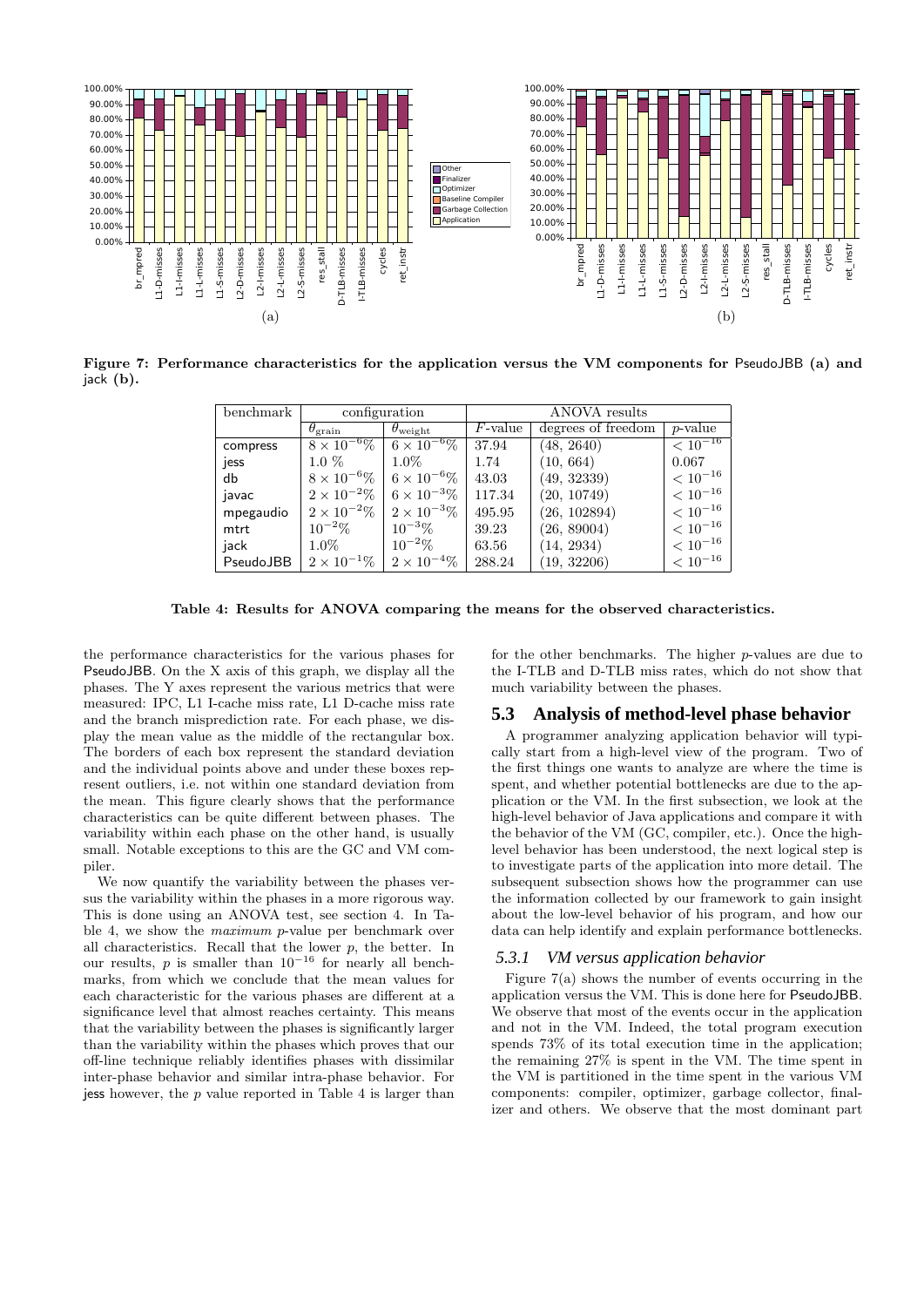| benchmark | application | garbage collector | finalizer   | compiler  |            | other     |
|-----------|-------------|-------------------|-------------|-----------|------------|-----------|
|           |             |                   |             | baseline  | optimizing |           |
| compress  | 89.136\%    | 9.377%            | $0.006\%$   | $0.205\%$ | 0.696%     | $0.580\%$ |
| jess      | 56.835\%    | 39.641\%          | $0.003\%$   | $0.919\%$ | 1.914\%    | $0.688\%$ |
| db        | 92.211\%    | $6.991\%$         | $0.002\%$   | $0.128\%$ | $0.455\%$  | $0.213\%$ |
| javac     | 65.463\%    | 28.987\%          | $0.008\%$   | $0.940\%$ | 3.618\%    | $0.984\%$ |
| mpegaudio | 85.000\%    | 7.999\%           | $0.002\%$   | $0.559\%$ | 5.821\%    | $0.620\%$ |
| mtrt      | 65.802\%    | 28.039\%          | $0.005\%$   | $0.485\%$ | 4.687%     | $0.982\%$ |
| jack      | 53.905\%    | 41.556\%          | 0.015%      | $0.941\%$ | 2.317\%    | 1.265\%   |
| PseudoJBB | 73.348\%    | 22.974\%          | $< 0.001\%$ | $0.091\%$ | 3.532%     | 0.063%    |

Table 5: The time spent in the application and the different VM components.

of the VM routines is due to the optimizer (3.5%) and the garbage collector (23%). This graph reveals several interesting observations. For example, although the optimizer is responsible for only 3.5% of the total execution time, it is responsible for a significantly larger proportion of the L1 D-cache load misses (6.3%) and L2 I-cache misses (13.7%). The garbage collector on the other hand, accounts for significantly more L2 D-cache misses (28%) than it accounts for execution time (21%). Another interesting result is that the garbage collector accounts for a negligible fraction of the L1 and L2 I-cache and I-TLB misses. This is due to the fact that the garbage collector has a small instruction footprint while accessing a large data set.

Figure 7(b) presents a similar graph for jack. The percentage of the total execution time spent in the application is 54%. Of the 46% spent in the VM, 41.5% is spent in the garbage collector, 2.3% in the optimizer, 0.9% in the baseline compiler and 1.3% in other VM routines, such as the thread scheduler, class loader, etc. These results confirm the specific behavior of the garbage collector previously observed for PseudoJBB: low L1 and L2 I-cache and I-TLB miss rates and high L2 D-cache and D-TLB miss rates (due to writes). The baseline compiler and the optimizer show high L2 I-cache miss rates.

Table 5 presents the time spent in the application versus the time spent in the VM components for the SPECjvm98 and PseudoJBB benchmarks. The time spent in the application varies between 54% and 92% of the total execution time; the time spent in the garbage collector varies between 7% and 42% and the time spent in the optimizer varies between 0.4% and 5.8%. The execution time in the other VM components is negligible. We conclude that Java workloads spend a significant fraction of their total execution time in the VM, up to 46% for the long-running applications included in our study. For short-running applications, for example SPEC jvm98 with the s1 input set, this fraction will be even larger. It is interesting to note that the three benchmarks (compress, db, and mpegaudio) for which the total execution time spent in the application is significantly larger than the average case (89%, 92% and 85%, respectively), were denoted as 'simple' benchmarks by Shuf et al. [27].

### *5.3.2 Application bottleneck analysis*

Profilers provide a means for programmers to perceive the way their programs are performing. Our technique provides an easy way to the programmer to gain insight about the performance of their application at the micro-architectural level. That is, hardware performance counters can be linked to the methods in the source code. Conventional methods

on the other hand, are much more labor-intensive and errorprone for the following reasons: (i) the huge amount of data gathered from a profiling run, and (ii) the presentation of this huge amount of data usually prevents quick insight.

This section shows how our technique can help answer three fundamental questions programmers might ask when optimizing their application: (i) what is the application's bottleneck, (ii) why does the bottleneck occur, and (iii) when does the bottleneck occur?

To answer the first question (what is the bottleneck?), we compile a list of phases with the highest CPI values. The methods with the highest CPI are most likely to represent a bottleneck. To answer the second question (why does the bottleneck occur?) we investigate the corresponding HPM counters of the bottleneck phase(s). To answer the last question (when does my bottleneck occur?) we can plot the CPI over time.

Table 6 presents the major bottleneck phases for both the SPECjvm98 benchmarks and for PseudoJBB. Due to space constraints Table 6 depicts a subset of all phases only: we show the phases of which the total execution time takes more than 1% or 2% of the program execution time and of which the CPI is above the average CPI, or which otherwise display bad behavior for a shown characteristic. This table shows the percentage of the total execution time that is spent in each phase, the average CPI in each phase, the cache miss rates and the branch misprediction rate. This information can be helpful in identifying why these phases suffer from such a high CPI. For example, high D-cache miss rates suggest that the programmer should try to improve the data memory behavior for the given phases. We can make the following interesting observations—these are just a few examples to clarify the usefulness of linking microprocessor level information to source-code level methods.

- The Compressor.compress method in compress suffers from high D-cache miss rates. Optimization of the data memory behavior can be achieved by applying prefetching.
- From all the benchmarks, mtrt has a method with the most mispredicted branches: Scene.RenderScene. This method contains two nested loops, iterating over all pixels in the scene to be rendered. Inside the loop there are a number of conditional branches and a call to e.g. Scene.Shade. In turn, the latter shows bad branch behavior due to numerous (nested) tests that are conducted to decide on the color of the pixel that is being rendered. This behavior can be optimized by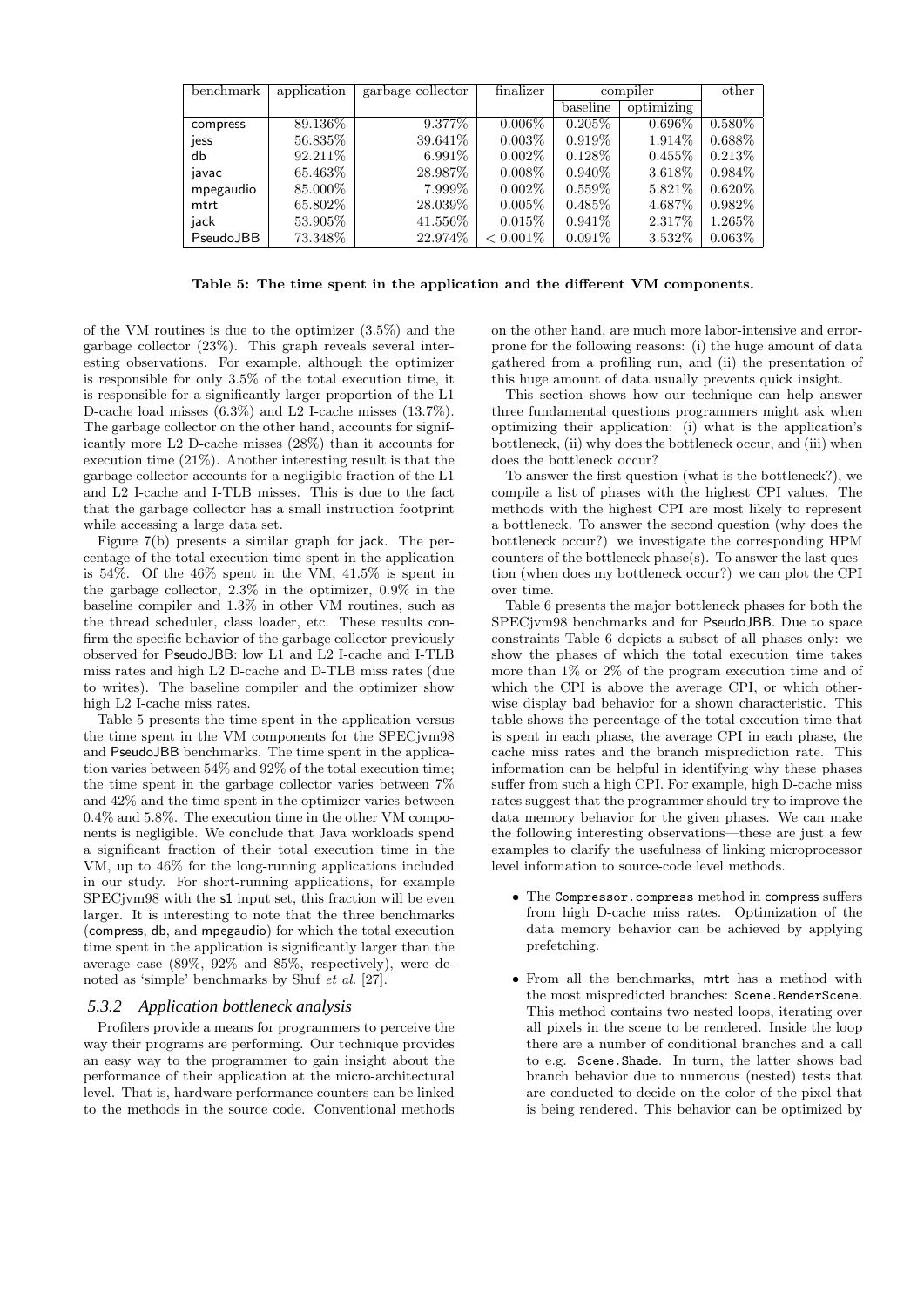| phase                                                     | time        | $\overline{\text{CPI}}$ | $L1-D$            | $L1-I$       | $L2-D$            | $L2-I$   | br_mpred          |
|-----------------------------------------------------------|-------------|-------------------------|-------------------|--------------|-------------------|----------|-------------------|
| compress                                                  |             |                         |                   |              |                   |          |                   |
| garbage collector                                         | 9.3773%     | 1.7778                  | 4.04              | 0.02         | 2.59              | 0.01     | 4.39              |
| Compressor.compress                                       | 58.3916%    | 1.7447                  | 22.91             | 0.01         | 4.36              | < 0.01   | 7.28              |
| Decompressor.decompress                                   | 25.2042\%   | 0.9242                  | 2.53              | < 0.01       | 0.12              | < 0.01   | 4.83              |
| benchmark average                                         | n/a         | 1.4830                  | 12.25             | 0.10         | 2.01              | 0.04     | $5.\overline{69}$ |
| jess                                                      |             |                         |                   |              |                   |          |                   |
| Jesp.parse                                                | 1.1021\%    | 1.8701                  | 4.52              | 5.91         | 1.04              | 1.71     | 14.55             |
| garbage collector                                         | 39.6413%    | 1.7647                  | 4.02              | 0.02         | 2.58              | 0.01     | 4.33              |
| Rete.Run                                                  | 53.8732%    | 1.1796                  | 4.92              | 0.51         | 0.45              | 0.05     | 4.51              |
| benchmark average                                         | n/a         | 1.3959                  | 4.66              | 0.68         | 1.12              | 0.17     | 4.73              |
| $\overline{db}$                                           |             |                         |                   |              |                   |          |                   |
| Database.shell_sort                                       | 85.5593%    | 5.1134                  | 26.42             | 0.02         | 18.01             | 0.01     | 4.87              |
| Database.remove                                           | 4.5821\%    | 2.7155                  | 11.33             | 0.10         | 6.28              | 0.06     | 1.36              |
| garbage collector                                         | 6.9912%     | 1.7989                  | 3.92              | 0.03         | 2.45              | 0.01     | 4.23              |
| Database.set_index                                        | 2.3873%     | 1.5749                  | 5.74              | 0.08         | 3.38              | 0.04     | 0.08              |
| benchmark average                                         | n/a         | 3.9847                  | 4.71              | 0.05         | $\overline{3.13}$ | 0.01     | 1.07              |
| javac                                                     |             |                         |                   |              |                   |          |                   |
| SourceClass.check                                         | 7.0644\%    | 2.2501                  | 8.06              | 13.13        | 1.74              | 1.75     | $\overline{23.2}$ |
| SwitchStatement.check                                     | 1.4973%     | 1.9129                  | 7.91              | 13.21        | 0.76              | 0.49     | 22.87             |
| garbage collector                                         | 28.9874%    | 1.8059                  | 4.48              | 0.02         | 2.55              | 0.01     | 4.76              |
| SourceClass.compileClass                                  | 26.0361\%   | 1.7408                  | 5.14              | 6.53         | 0.98              | 0.85     | 16.26             |
| Assembler.collect                                         | 1.8285%     | 1.6994                  | 4.96              | 4.58         | 1.23              | 0.52     | 13.64             |
| Parser.parseClass                                         | 22.6849%    | 1.4789                  | 2.93              | 5.52         | 0.54              | 0.44     | 18.26             |
| ConstantPool.write                                        | 5.3863%     | 1.0231                  | 1.20              | 0.19         | 0.33              | 0.08     | 6.26              |
| benchmark average                                         | n/a         | 1.6747                  | $\overline{4.28}$ | 4.48         | 1.32              | 0.66     | 13.26             |
| mpegaudio                                                 |             |                         |                   |              |                   |          |                   |
| garbage collector                                         | 7.9994%     | 1.7795                  | 4.15              | 0.03         | 2.62              | 0.01     | 4.71              |
| lb.read                                                   | 20.7281%    | 0.8602                  | 1.41              | 1.17         | 0.01              | < 0.01   | 6.38              |
| t.O                                                       | 75.1119%    | 0.8430                  | 0.82              | 0.49         | < 0.01            | < 0.01   | 2.29              |
| benchmark average                                         | n/a         | 0.8157                  | 1.07              | 0.47         | 0.03              | 0.02     | 3.25              |
| mtrt                                                      |             |                         |                   |              |                   |          |                   |
| Scene.RenderScene                                         | 1.9640%     | 2.3249                  | 12.32             | 18.74        | 0.21              | 0.25     | 35.98             |
| garbage collector                                         | 28.0391%    | 1.7829                  | 3.73              | 0.02         | 2.40              | < 0.01   | 4.47              |
| Scene.GetLightColor                                       | 23.7782%    | 1.4919                  | 9.74              | 3.29         | 0.68              | 0.03     | 8.95              |
| Scene.Shade                                               | 36.2558\%   | 1.3496                  | 7.21              | 2.84         | 0.42              | 0.05     | 11.42             |
| Scene.ReadPoly                                            | 2.4275%     | 1.2909                  | 1.52              | 3.32         | 0.12              | 0.10     | 8.88              |
| benchmark average                                         | n/a         | 1.5389                  | 8.27              | 2.66         | 1.03              | 0.07     | 7.18              |
| iack                                                      |             |                         |                   |              |                   |          |                   |
| Jack_the_Parser_Generator._Jack3_1                        | 2.34092%    | 1.9655                  | 5.84              | 5.19         | 0.57              | 0.22     | 11.53             |
|                                                           | 41.5561%    | 1.7741                  | 4.04              | 0.02         | 2.59              | 0.01     | 4.36              |
| garbage collector<br>Jack_the_Parser_Generator.production | $1.87112\%$ | 1.7039                  | 4.38              | 7.41         | 0.51              | 0.73     | 15.16             |
| Jack_the_Parser_Generator.jack_input                      | 2.8412\%    | 1.6014                  | 3.59              | 6.26         | 0.38              | 0.56     | 13.69             |
| Jack_the_Parser_Generator.expansion_choices               | 20.5098%    | 1.5546                  | 4.46              | 7.54         | 0.22              | 0.23     | 15.94             |
| Jack_the_Parser_Generator.java_declarations_and_code      | 19.4081%    | 1.3648                  | 2.70              | 5.1          | 0.11              | 0.09     | 12.64             |
| Jack_the_Parser_Generator_Internals.db_process            | 2.78693\%   | 1.2737                  | 2.61              | 1.61         | 0.59              | 0.28     | 4.74              |
| ParseGen.build                                            | 2.6689%     | 1.1157                  | 2.27              | 0.37         | 0.69              | 0.06     | 2.41              |
| benchmark average                                         | n/a         | 1.5976                  | 3.83              | 3.58         | 1.19              | 0.24     | 9.58              |
| PseudoJBB                                                 |             |                         |                   |              |                   |          |                   |
| DeliveryTransaction.process                               | 2.7597%     | 3.0722                  | 8.74              |              |                   | 2.61     | 17.32             |
| garbage collector                                         | 22.9744%    | 2.1581                  | 5.76              | 9.95<br>0.03 | 6.45<br>3.59      | $< 0.01$ | 4.35              |
| TransactionManager.go                                     | 57.9074%    | 2.1219                  | 6.77              | 7.77         | 2.91              | 0.75     | 11.08             |
| benchmark average                                         | n/a         | 2.046                   | 6.02              | 5.02         | 2.69              | 0.57     | 9.13              |
|                                                           |             |                         |                   |              |                   |          |                   |

Table 6: Interesting methods from the SPECjvm98 and SPECjbb2000 (as observed in PseudoJBB) benchmark suites. The L1 and L2 I-cache miss rates, L1 and L2 D-cache miss rates and the branch misprediction rate are given as the number of events per 1,000 instructions.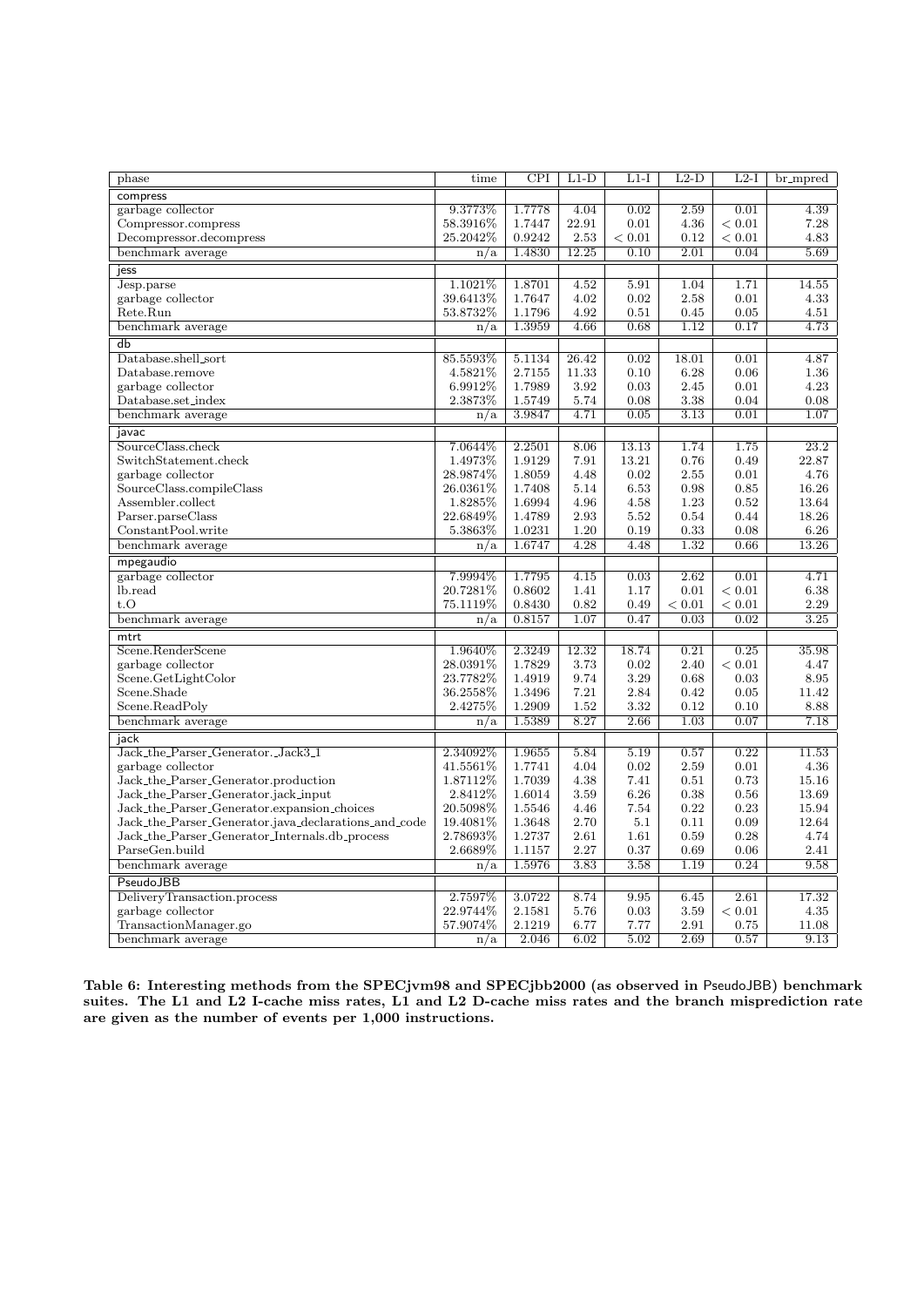changing the code layout to improve the branch predictability.

- Poor I-cache behavior can be observed for e.g. the expansion choices method in jack.
- For the SPEC jvm98 benchmarks, the GC shows a very consistent behavior, with a CPI that remains around 1.77. Also, GC shows a very good I-cache behavior both on L1 and L2. This due to the fact that GC (i) usually can take quite some time, hence the initial cache misses can be made up for by a longer execution time, and (ii) GC code is usually quite compact.

# **6. RELATED WORK**

The first subsection details on related work done on characterizing Java workloads. In the second subsection, we discuss phase classification and detection techniques.

### **6.1 Java workload characterization**

Cain et al. [9] characterize the Transaction Processing Council's TPC-W web benchmark which is implemented in Java. TPC-W is designed to exercise the web server and transaction processing system of a typical e-commerce web site. They used both hardware execution (on an IBM RS/6000 S80 server with 8 RS64-III processors) and simulation in their analysis.

Karlsson et al. [19] study the memory system behavior of Java-based middleware. To this end, they study the SPECjbb2000 and SPECjAppServer2001 benchmarks on real hardware as well as through simulation. For the real hardware measurements, they use the hardware counters on a 16 processor Sun Enterprise 6000 multiprocessor server. They measure performance characteristics over the complete benchmark run and make no distinction between the VM and the execution phases of the application.

Luo et al. [21] compare SPECjbb2000 versus SPECweb99, VolanoMark and SPEC CPU2000 on three different hardware platforms: the IBM RS64-III, the IBM POWER3-II and the Intel Pentium III. All measurements were done using performance counters and measure aggregate behavior.

Eeckhout et al. [15] measure various performance counter events and use statistical data analysis techniques to analyze Java workload behavior at the microprocessor level. One particular statistical data analysis technique that is used in that paper is principal components analysis which allows to reduce the dimensionality of the data set. This reduced data set allows for easier reasoning. In that work, the authors also measured aggregate performance characteristics and made no distinction between phases of execution.

Dufour et al. [14] present a set of architecture-independent metrics for describing dynamic characteristics of Java applications. All these metrics are bytecode-level program characteristics and measure program size, the intensiveness of various data structures (arrays, pointers, floating-point operations), memory use, concurrency, synchronization and the degree of polymorphism.

Dmitriev [12] presents a bytecode-level profiling tool for Java applications, called JFluid. During a typical JFluid session, the VM is started with the Java application without any special preparation. Subsequently, the tool is attached to the VM, the application is instrumented, the results are collected and analyzed on-line, and the tool is detached from

the VM. The instrumentation is done by injecting instrumentation bytecodes into methods of a running program. In JFluid, the user needs to specify which call subgraph, called a 'task' by Dmitriev, from an arbitrary root method is to be instrumented. This method has two major differences with our approach: (i) we do not operate at the bytecode level but at the lower microprocessor level, and (ii) we provide a means to automatically detect these 'tasks'. This relieves the user from manually selecting major tasks of execution.

Sweeney et al. [28] present a system to measure microprocessor level behavior of Java workloads. To this end, they generate traces of hardware performance counter values while executing Java applications. This is done for each Java thread and for each microprocessor on which the thread is running. The latter can be useful in case of a multiprocessor environment. The infrastructure for reading performance counter values used by Sweeney et al. is exactly the same as the one used in this paper—using HPM in the Jikes RVM—except for the fact that our measurements are done on an IA-32 ISA platform opposed to the PowerPC ISA platform. Sweeney et al. read the performance counter values on every virtual context switch in the VM. This information is collected for each virtual processor and for each Java thread, and written in a per virtual processor record buffer. Sweeney et al. also present a tool for graphically exploring the performance counter traces. The major difference between the work by Sweeney et al. and this paper, is that we collect performance counter values on a per-phase basis as opposed to the timing-driven approach of taking one sample on every virtual context switch. The benefit of measuring performance counter values on a per-phase basis is that performance counter values can be easily linked to the code that is executed in the phase. We believe this is particularly useful for analysis in general, and for application and VM developers in particular. Moreover, our approach is more general than the approach by Sweeney et al. since the information we obtain can be easily transformed to behavioral information over time. This can be done by ordering our information on a time-line basis. Additionally, Sweeney et al. use an on-line approach, while we essentially perform an offline analysis.

### **6.2 Program phases**

Several techniques that have been proposed in the recent literature to detect program phases divide the total program execution in fixed intervals. For each interval, program characteristics are measured during program execution. When the difference in program characteristics between two consecutive intervals exceeds a given threshold, the algorithm detects a phase change. These approaches are often referred to as temporal techniques. The proposed temporal techniques all differ in what program characteristics need to be measured over the fixed interval. Balasubramonian et al. [6] compute the number of dynamic conditional branches executed. A phase change is detected when the difference in branch counts between consecutive intervals exceeds a threshold. This threshold is adjusted dynamically during program execution to match the program's execution behavior. Dhodapkar and Smith [11] use the instruction working set or the instructions executed at least once. Since representing a complete working set is impractical, especially in hardware, the authors propose working set signatures which are lossy-compressed representations of working sets. Work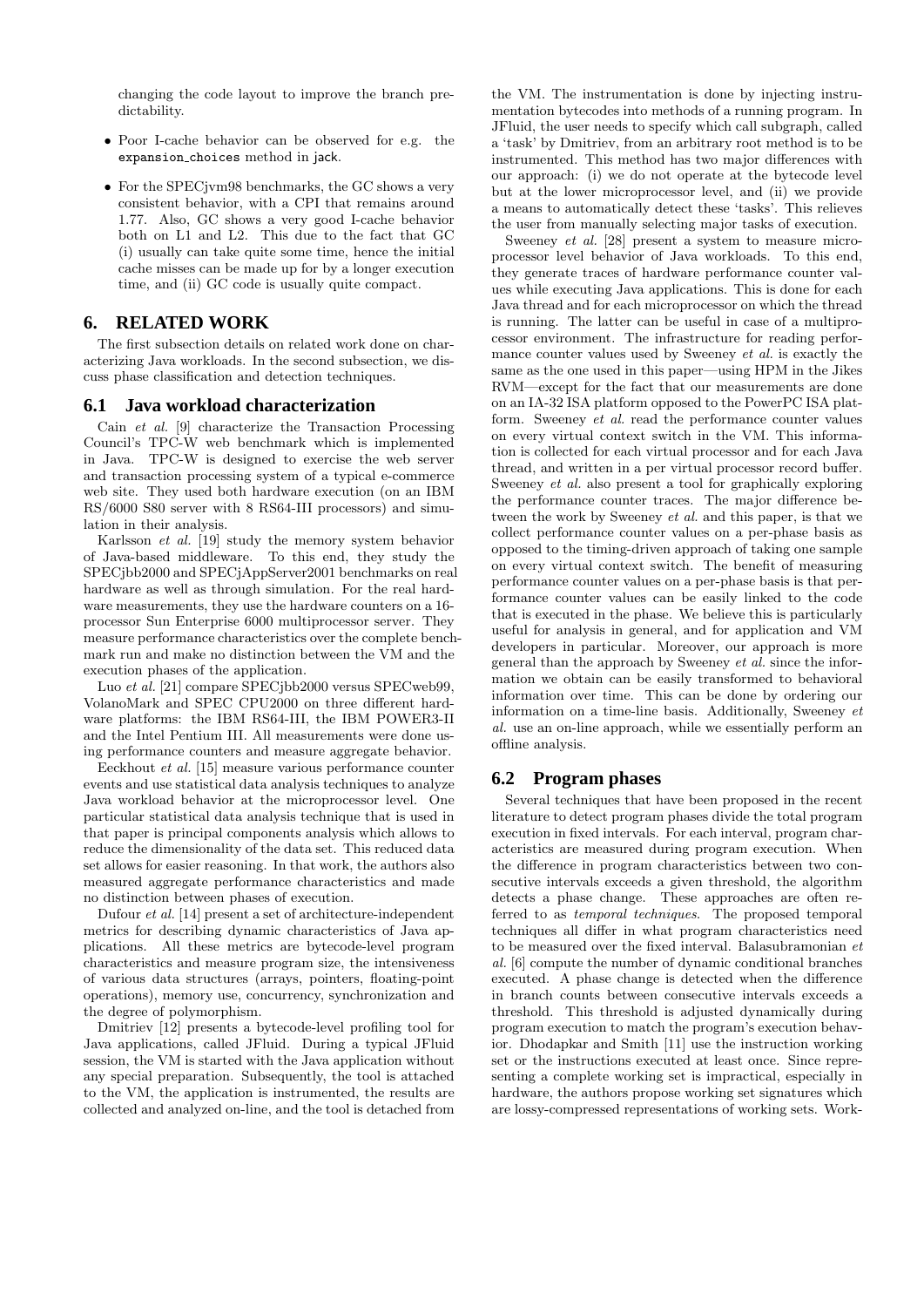ing set signatures are compared using a relative signature distance. A program phase change is detected when the relative signature distance between consecutive intervals exceeds a given threshold. Sherwood et al. [25, 26] use basic block vectors (BBVs) to identify phases. A BBV is a vector in which the elements count the number of times each static basic block is executed in the fixed interval. These BBVs are weighted by the number of instructions in the given basic block. A phase change is detected when the Manhattan distance between two consecutive intervals exceeds a given threshold. They consider both static and dynamic methods for identifying phases in [25] and [26], respectively. The purpose of their static phase classification approach was to identify equally behaving intervals throughout a program execution so that one single representative interval for each phase can be used for efficient simulation studies. In a follow-up study, Lau et al. [20] study several structures for classifying program execution phases. They study approaches using basic blocks, loops, procedures, opcodes, register usage and memory address information. In contrast to the previously mentioned approaches which all use micro-architecture-independent characteristics—i.e. the metrics are only dependent on the instruction set architecture (ISA) and not on the micro-architecture—Duesterwald et al. [13] use micro-architecture-dependent characteristics to detect phases. The metrics used by them are the instruction mix, the branch prediction accuracy, the cache miss rate and the number of instructions executed per cycle (IPC). These metrics are measured using performance counters over fixed intervals of 10 milliseconds.

Next to temporal phase detection approaches, there exist a number of approaches that do not use fixed intervals. Balasubramonian et al. [6] consider procedures to identify phases. They consider non-nested and nested procedures as phases. A non-nested procedure is a procedure that includes its complete call graph, i.e., including all the methods it calls, as is done in this paper. A nested procedure does not include its callees. They concluded that non-nested procedures are better performing than nested procedures. Huang et al. [17] also use procedures to identify phases. The method used in our work to identify method-level phases of execution using  $\theta_{weight}$  and  $\theta_{grain}$  —is based on the approach proposed by Huang et al. Next to this static approach, they also propose a hardware-based call stack mechanism to identify program phase changes. This paper differs from the one by Huang et al. for at least three reasons. First, we explore the technique for detecting phases in more detail by quantifying the overhead and coverage as a function of  $\theta_{weight}$  and  $\theta_{grain}$ . Huang *et al.* chose fixed  $\theta_{weight} = 5\%$  and  $\theta_{grain} = 1,000$  cycles in their experiments. Second, we study Java workloads whereas Huang et al. studied SPEC CPU2000 benchmarks. Java workloads provide several additional challenges over C-style workloads because of the managed run-time environment. Third, the focus of the work by Huang et al. was on exploiting phase behavior for energy-efficient computing. The focus of our work is on using phase behavior to increase the understanding during whole-program analysis

### **7. CONCLUSIONS AND FUTURE WORK**

Java workloads are complex pieces of software in which the Java application closely interacts with the VM. In addition, the applications themselves are becoming increasingly complex due to the ever-increasing processing power of cur-

rent microprocessor systems. Because of this, automatic tools for characterizing such software systems are becoming paramount during performance analysis.

The purpose of this paper was to study method-level phase behavior of Java applications. In other words, our goal was to identify methods (including their callees) that exhibit similar behavior within the phase and dissimilar behavior between the phases. The phase analysis framework presented in this paper consists of three steps. In the first step, we measure the execution time for each method invocation using hardware performance monitors which are made available through the Jikes RVM HPM API. The second step analyzes this information using an off-line tool and selects a number of phases. These phases are subsequently characterized in the third step using performance counters. This characterization includes measuring a number of microprocessor events such as cache miss rates, TLB miss rates, branch misprediction rates, etc. for each selected phase.

Using this framework, we investigated the phase behavior of both the SPECjvm98 and SPECjbb2000 benchmark suite. In a first set of experiments, we have compared the characteristics of the Java application versus the various VM components. We concluded that Java workloads spend a significant portion of their total execution time (up to 46%) in the VM, more specifically in the garbage collector. In addition, the VM exhibits a significantly different behavior from the Java application, and this can vary widely over different applications. In a second set of experiments, we have focused on the method-level phase behavior of the Java application itself. We have shown that our phase analysis technique is capable of reliably discriminating methodlevel phases since a larger variability is observed between the phases than within the phases. We have also shown that the overhead incurred during profiling is small.

Particularly novel compared to existing work is the fact that our framework can link the microprocessor-level information to the methods in the Java application's source code. This provides a way for programmers to identify performance bottlenecks automatically which can guide them while optimizing their software.

In future work we will extend the ideas presented in this paper as several future research directions open up. First, we will explore on-line phase identification. Detecting and selecting phases at run-time is interesting for program analysis because we could eliminate the required training run. A second future direction is the development of a framework capable of both visualizing and replaying the profile information captured by our tool. Such a framework could result in new contributions that help gain deep understanding of program behavior of Java applications. A third possible direction is to develop techniques that are capable of exploiting the collected phase information. The insights obtained in this paper can be beneficial for VM, garbage collector and compiler optimizations. Furthermore, the information could lend itself to predict the behavior of Java applications based on the method-level phase behavior.

### **Acknowledgments**

Andy Georges is supported by the Institute for the Promotion of Innovation by Science and Technology in Flanders (IWT) in the CoDAMoS project, and Dries Buytaert is supported by an IWT grant. Lieven Eeckhout is a Postdoctoral Fellow of the Fund for Scientific Research—Flanders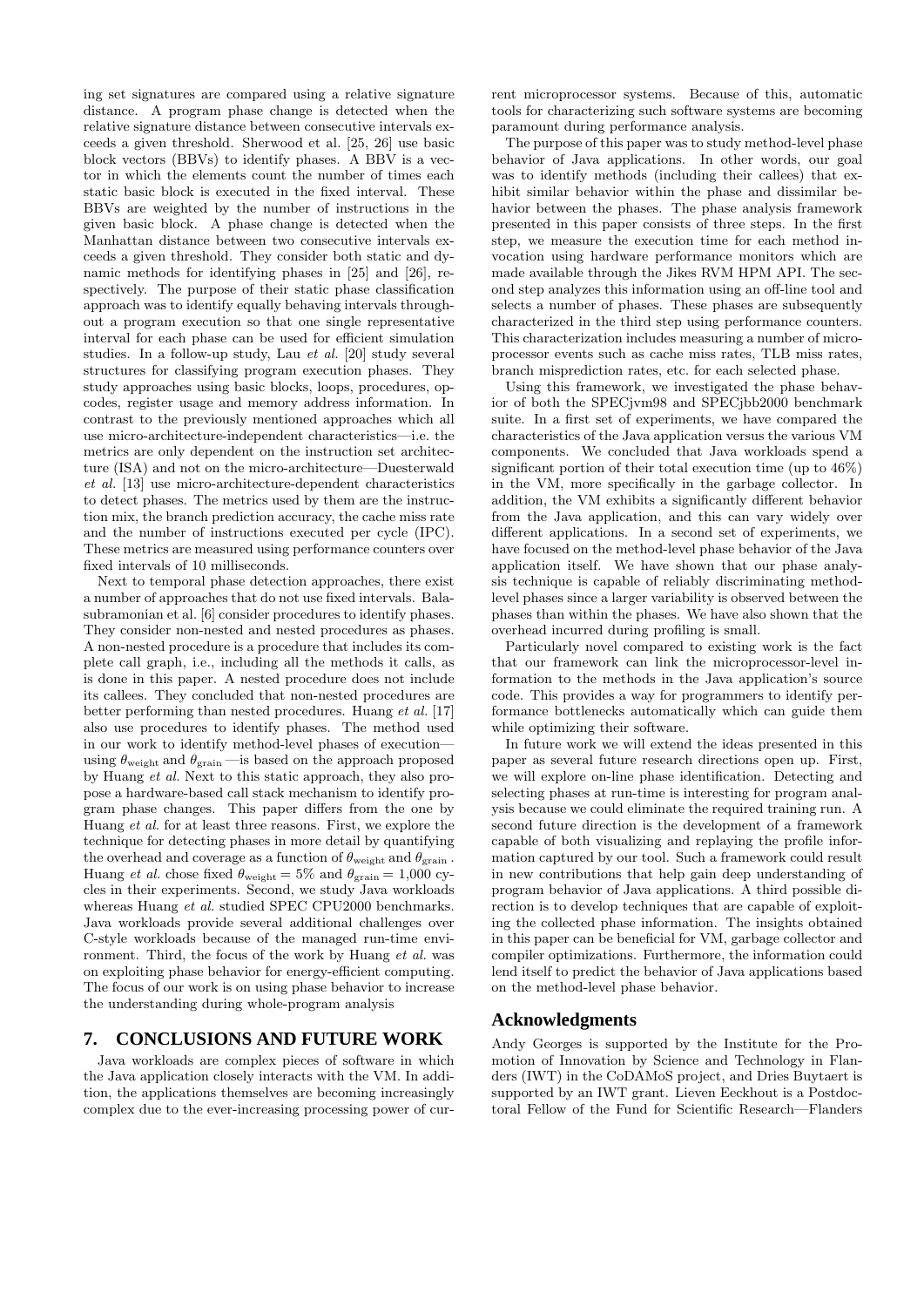(Belgium) (F.W.O.—Vlaanderen). This research was also funded by Ghent University.

# **8. REFERENCES**

- [1] Alfred V. Aho, Ravi Sethi, and Jeffrey D. Ullman. Compilers: principles, techniques, and tools. Addison-Wesley Longman Publishing Co., Inc., 1986.
- [2] B. Alpern, B. Alpern, C. R. Attanasio, J. J. Barton, M. G. Burke, P. Cheng, J.-D. Choi, A. Cocchi, S. J. Fink, D. Grove, M. Hind, S. F. Hummel, D. Lieber, V. Litvinov, M. F. Mergen, T. Ngo, J. R. Russell, V. Sarkar, M. J. Serrano, J. C. Shepherd, S. E. Smith, V. C. Sreedhar, H. Srinivasan, and J. Whaley. The Jalapeño Virtual Machine. IBM Systems Journal, 39(1):211–238, February 2000.
- [3] Matthew Arnold, Stephen Fink, David Grove, Michael Hind, and Peter F. Sweeney. Adaptive optimization in the Jalapeño JVM. In Proceedings of the 15th ACM SIGPLAN conference on Object-oriented programming, systems, languages, and applications (OOPSLA) 2000, pages 47–65. ACM, 2000.
- [4] Matthew Arnold, Michael Hind, and Barbara G. Ryder. Online feedback-directed optimization of Java. In Proceedings of the 17th ACM SIGPLAN conference on Object-oriented Programming, Systems, Languages, and Applications (OOPSLA) 2002, pages 111–129. ACM, 2002.
- [5] Vasanth Bala, Evelyn Duesterwald, and Sanjeev Banerjia. Dynamo: a transparent dynamic optimization system. In Proceedings of the ACM SIGPLAN 2000 conference on Programming Language Design and Implementation (PLDI) 2000, pages 1–12. ACM, 2000.
- [6] Rajeev Balasubramonian, David Albonesi, Alper Buyuktosunoglu, and Sandhya Dwarkadas. Memory hierarchy reconfiguration for energy and performance in general-purpose processor architectures. In Proceedings of the 33rd annual ACM/IEEE international symposium on Microarchitecture, pages 245–257. ACM, 2000.
- [7] S. Browne, J. Dongarra, N. Garner, G. Ho, and P. Mucci. A portable programming interface for performance evaluation on modern processors. The International Journal of High Performance Computing Applications, 14(3):189–204, 2000.
- [8] Michael G. Burke, Jong-Deok Choi, Stephen Fink, David Grove, Michael Hind, Vivek Sarkar, Mauricio J. Serrano, V. C. Sreedhar, Harini Srinivasan, and John Whaley. The Jalapeño dynamic optimizing compiler for Java. In Proceedings of the ACM 1999 conference on Java Grande, pages 129–141. ACM, 1999.
- [9] Harold W. Cain, Ravi Rajwar, Morris Marden, and Mikko H. Lipasti. An architectural evaluation of Java TPC-W. In Proceedings of the IEEE International Symposium on High-Performance Computer Architecture. IEEE Computer Society, 2001.
- [10] Ashutosh S. Dhodapkar and James E. Smith. Managing multi-configuration hardware via dynamic working set analysis. In Proceedings of the 29th annual international symposium on Computer architecture, pages 233–244. IEEE Computer Society, 2002.
- [11] Ashutosh S. Dhodapkar and James E. Smith.

Comparing program phase detection techniques. In Proceedings of the 36th Annual IEEE/ACM International Symposium on Microarchitecture, page 217. IEEE Computer Society, 2003.

- [12] Mikhail Dmitriev. Selective profiling of Java applications using dynamic bytecode instrumentation. In Proceedings of the IEEE International Symposium on Performance Analysis of Systems and Software. IEEE Computer Society, 2004.
- [13] Evelyn Duesterwald, Calin Cascaval, and Sandhya Dwarkadas. Characterizing and predicting program behavior and its variability. In Proceedings of the 12th International Conference on Parallel Architectures and Compilation Techniques, page 220. IEEE Computer Society, 2003.
- [14] Bruno Dufour, Karel Driesen, Laurie Hendren, and Clark Verbrugge. Dynamic metrics for Java. In Proceedings of the 18th ACM SIGPLAN conference on Object-oriented programing, systems, languages, and applications, pages 149–168. ACM, 2003.
- [15] Lieven Eeckhout, Andy Georges, and Koen De Bosschere. How Java programs interact with virtual machines at the microarchitectural level. In Proceedings of the 18th ACM SIGPLAN conference on Object-oriented programming, systems, languages, and applications (OOPSLA) 2003, pages 169–186. ACM, 2003.
- [16] Stephen J. Fink and Feng Qian. Design, implementation and evaluation of adaptive recompilation with on-stack replacement. In Proceedings of the international symposium on Code generation and optimization, pages 241–252. IEEE Computer Society, 2003.
- [17] Michael C. Huang, Jose Renau, and Josep Torrellas. Positional adaptation of processors: application to energy reduction. In Proceedings of the 30th annual international symposium on Computer architecture, pages 157–168. ACM, 2003.
- [18] R. A. Johnson and D.W. Wichern. Applied Multivariate Statistical Analysis. Prentice Hall, fifth edition, 2002.
- [19] Martin Karlsson, Kevin E. Moore, Erik Hagersten, and David A. Wood. Memory system behavior of Java-based middleware. In Proceedings of the IEEE International Symposium on High-Performance Computer Architecture. IEEE Computer Society, 2003.
- [20] Jeremy Lau, Stefan Schoenmackers, and Brad Calder. Structures for phase classification. In Proceedings of the IEEE International Symposium on Performance Analysis of Systems and Software. IEEE Computer Society, 2004.
- [21] Yue Luo, Juan Rubio, Lizy Kurian John, Pattabi Seshadri, and Alex Mericas. Benchmarking internet servers on superscalar machines. Computer, 36(2):34–40, 2003.
- [22] Matthew C. Merten, Andrew R. Trick, Ronald D. Barnes, Erik M. Nystrom, Christopher N. George, John C. Gyllenhaal, and Wen mei W. Hwu. An architectural framework for run-time optimization. IEEE Transactions on Computers, 50(6):567–589, 2001.
- [23] R Development Core Team. R: A language and